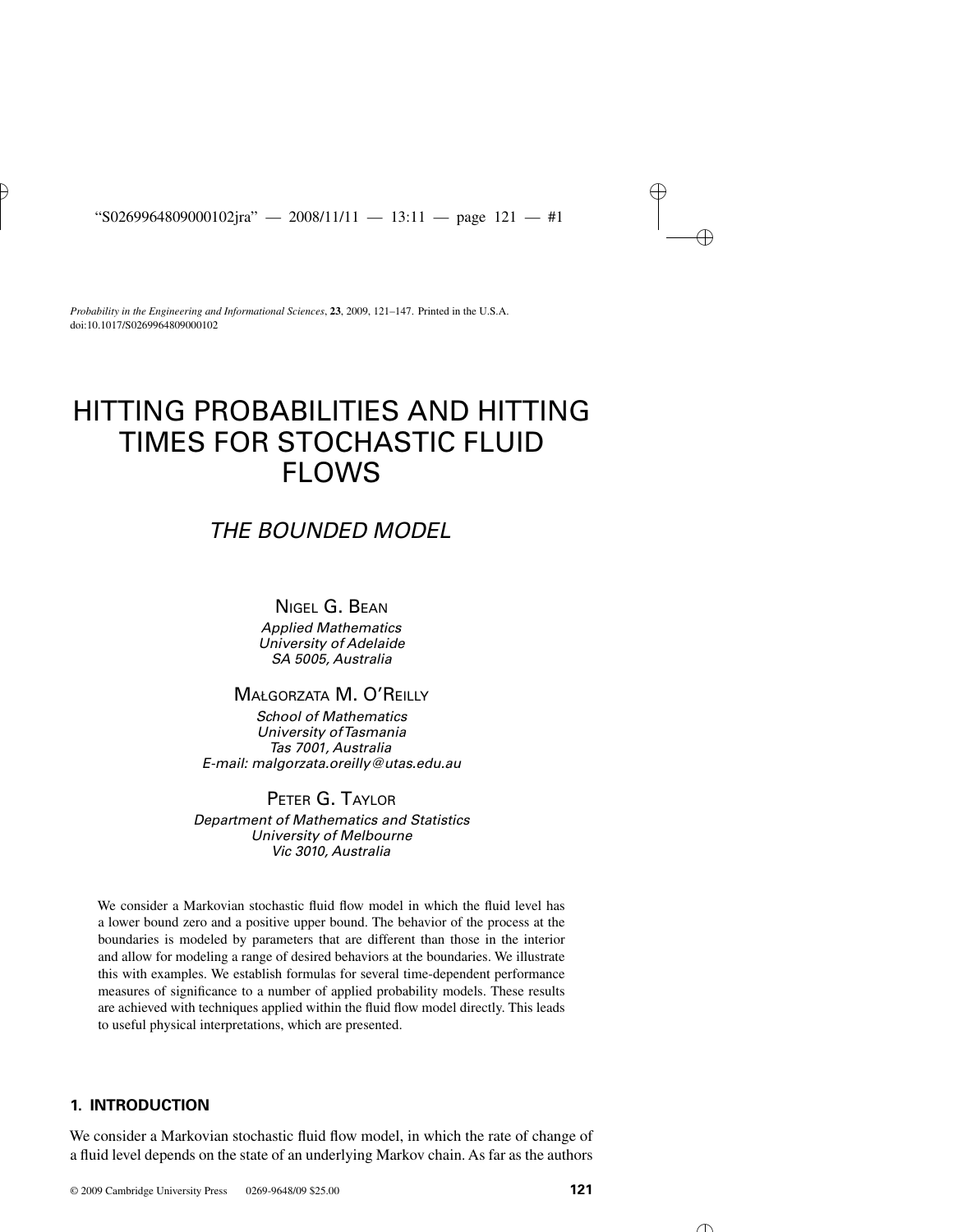are aware, such a model was first proposed by Anick, Mitra and Sondhi [6] as a means of studying the occupancy process of a buffer in a data network fed by a number of sources that, at any given time, could be turned on or off. The essence of the model was to approximate the packet arrival process as the input of a fluid modulated by the number of transmitting sources. Similarly, the processing of packets was modeled as a draining of the fluid, at a constant rate.

Since [6], the use of stochastic fluid models has become widespread. They have become highly successful in modeling a number of different aspects of the behavior of telecommunication networks and computer systems [13,23,24]. It has also quickly become evident that these models have tremendous application potential in many other areas, including risk processes in insurance [2,18], manufacturing systems [16], hydro-power generation [9], as well as environmental problems, such as modeling of coral reef resilience [15].

To study this model, Ramaswami [17], da Silva Soares and Latouche [21,22], Ahn and Ramaswami [4], and Ahn, Jeon, and Ramaswami [3] used matrix-analytic methods, which we also apply here. Alternative methods were used by Anick et al. [6], Rogers [20] and Asmussen [7]. These studies produced results suitable for calculating stationary distributions, which has been one area of interest among researchers. Our recent goal has been to develop methods applicable for the calculation of various performance measures of the time taken to traverse sample paths, which is another area of interest. In [10], we derived results for several such measures of the fluid flow model without an upper bound. In [11,12] we described and analyzed several algorithms that can be used to calculate measures for the model in [10]. As we will see, these results are also useful for the calculation of the measures of the model introduced here.

In practice, it will usually be the case that a buffer has an upper boundary. Moreover, the unbounded model might not provide a good approximation for such systems. This has motivated us to consider a bounded model. In this article we focus on *time-related* performance measures, which are of crucial importance to any process involving a control. Ahn et al. [3] and da Silva Soares and Latouche [22] have considered a related bounded model and established results for the stationary distribution, whereas Ahn, Badescu, and Ramaswami [2] reported results for certain time-dependent performance measures. Here, we consider a bounded model with general behavior at the barriers and report results for several time-dependent performance measures not considered in [2].

Before introducing our model, we first define the unbounded process. We use the notation  $\mathbb{R}^+$  and  $\mathbb R$  to denote the set of nonnegative real numbers and the set of real numbers, respectively. The traditional unbounded Markovian fluid flow model is a two-dimensional continuous-time Markov process  $\{(M(t), \varphi(t)) : t \in \mathbb{R}^+\}$ , where we have the following.

- The level is denoted by  $M(t) \in \mathbb{R}$ .
- The phase is denoted by  $\varphi(t) \in S$ , where S is some finite set.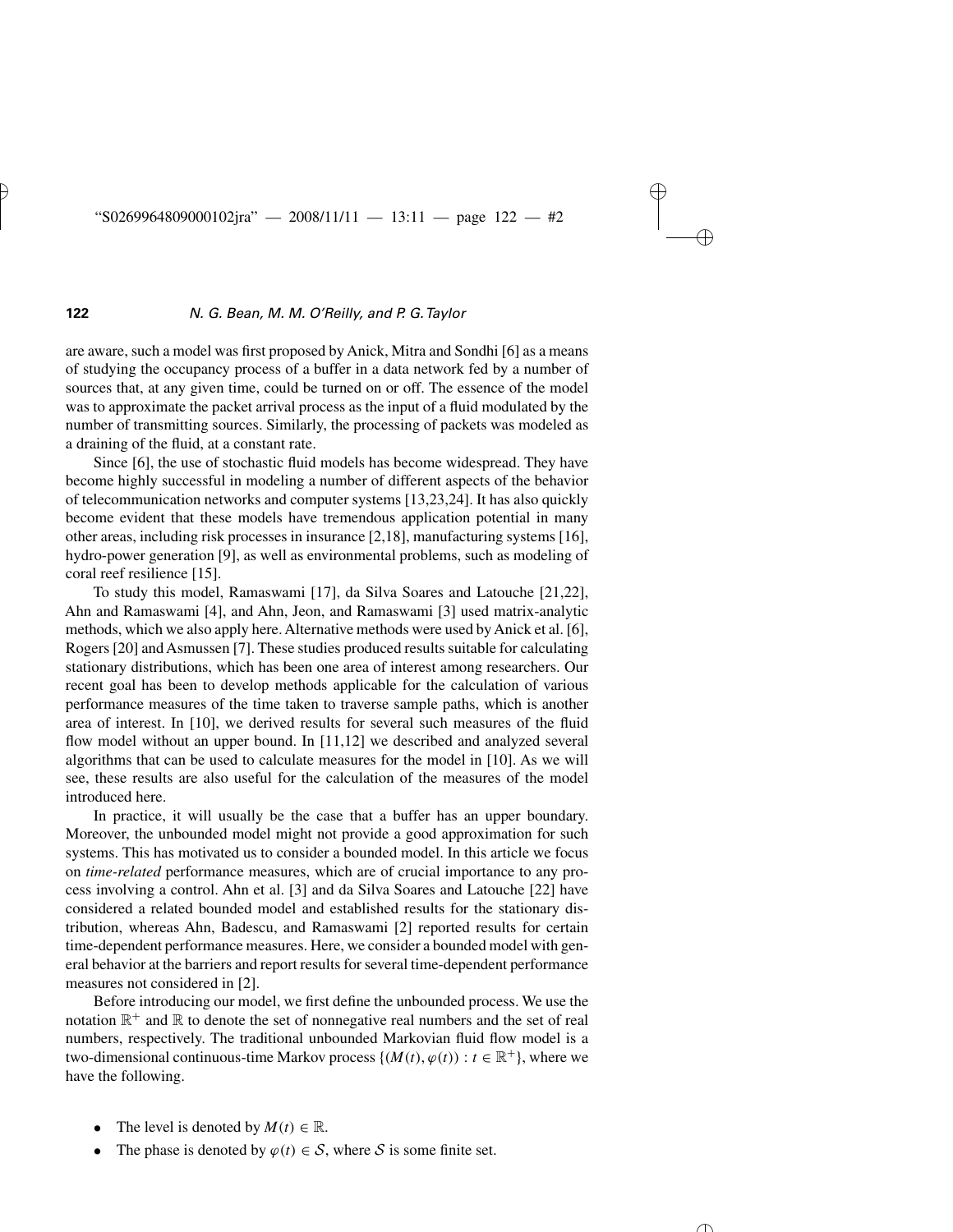- S is partitioned in the manner  $S = S_0 \cup S_1 \cup S_2$ , where the sets  $S_0$ ,  $S_1$ , and  $S_2$  are such that the net rate of input to the infinite fluid buffer, denoted by *c<sub>i</sub>* when  $\varphi(t)$  is in state *i*, is  $c_i = 0$  if  $i \in S_0$ ,  $c_i > 0$  if  $i \in S_1$ , and  $c_i < 0$  if  $i \in S_2$ .
- The phase process  $\{\varphi(t): t \in \mathbb{R}^+\}$  is an irreducible Markov chain with infinitesimal generator **T**.

Let  $C_1$  be the diagonal matrix with  $[C_1]_{ii} = c_i$  for all  $i \in S_1$  and let  $C_2$  be the diagonal matrix with  $[\mathbf{C}_2]_{ii} = -c_i$  for all  $i \in \mathcal{S}_2$ .

We partition the generator **T** according to  $S = S_0 \cup S_1 \cup S_2$  so that

$$
\mathbf{T} = \begin{bmatrix} \mathbf{T}_{00} & \mathbf{T}_{01} & \mathbf{T}_{02} \\ \mathbf{T}_{10} & \mathbf{T}_{11} & \mathbf{T}_{12} \\ \mathbf{T}_{20} & \mathbf{T}_{21} & \mathbf{T}_{22} \end{bmatrix}.
$$

The process  $(M(t), \varphi(t))$  has the convenient property of being fluid-level homogeneous. process  $(M(t), \varphi(t))$  has the convenient property of being fluid-level homogess.<br>This is not the case for the bounded process  $(\widetilde{M}(t), \varphi(t))$ , which is defined for *M*(*t*),  $\varphi(t)$  has the convenient property of being fluidneous.<br>This is not the case for the bounded process ( $\widetilde{M}(t), \varphi(t)$ ), which  $\widetilde{M}(t) \in [0, b]$  and  $\varphi(t) \in S$ . To construct this process, we first assume

 $\bullet$  that on levels within the interval  $(0, b)$ , the transition structure of the bounded *M*(*t*) ∈ [0, *b*] and  $\varphi$ (*t*) ∈ *S*. To construct this process, we first assume<br>
• that on levels within the interval (0, *b*), the transition structure of the process  $(\widetilde{M}(t), \varphi(t))$  is identical to that of the pr

As in [2,3,22], one can construct a bounded model by assuming that  $c_i = 0$  for all *i* ∈  $S_2$  when the fluid level is zero and that  $c_i = 0$  for all  $i \in S_1$  when the fluid level is *b*. However, we want to be able to model a wider range of behavior. We achieve this with the introduction of matrixes  $\hat{\mathbf{P}}$ ,  $\hat{\mathbf{P}}$ ,  $\hat{\mathbf{T}}$ , and  $\check{\mathbf{T}}$  and sets  $\hat{\mathcal{S}}_0$  and  $\check{\mathcal{S}}_0$ , so that the  $i \in S_2$  when the fluid level is zero and that  $c_i = 0$  for all<br>is *b*. However, we want to be able to model a wider rar<br>this with the introduction of matrixes  $\hat{P}$ ,  $\hat{P}$ ,  $\hat{T}$ , and  $\hat{T}$  and<br>process ( $\widetilde{M}(t), \var$ 

- Once the fluid level reaches *b*, and does so in some phase  $i \in S_1$ , the phase process immediately leaves phase *i* and moves to some phase  $j \in \hat{S}_0 \cup S_2$  with probability given by the  $(i, j)$ <sup>th</sup> entry of the stochastic matrix  $\hat{P}$ . The net input rate is assumed to be  $c_i = 0$  for all  $i \in \hat{S}_0$ . From phases in  $\hat{S}_0$ , only transitions<br>to phases in  $\hat{S}_0 \cup S_2$  are allowed. The rate of such transitions is governed<br>by the conservative generator  $\hat{\mathbf{T}}$ . Once t to phases in  $\hat{S}_0 \cup S_2$  are allowed. The rate of such transitions is governed by the conservative generator **T**. Once the phase process enters set  $S_2$ , the bounded process  $(\widetilde{M}(t), \varphi(t))$  behaves in an manner equivalent to  $(M(t), \varphi(t))$ again.
- Similarly, once the fluid level reaches zero, and does so in some phase  $k \in S_2$ , the phase process immediately leaves phase  $k$  and moves to some phase  $\ell \in$  $\check{S}_0 \cup S_1$  with probability given by the  $(k, \ell)$ th entry of the stochastic matrix **P**. The net input rate is assumed to be  $c_i = 0$  for all  $i \in \check{S}_0$ . From phases in  $\check{S}_0$ , only transitions to phases in  $\check{S}_0 \cup S_1$  are allowed. The rate of such transitions is governed by the conservative generato only transitions to phases in  $\check{S}_0 \cup S_1$  are allowed. The rate of such transitions is governed by the conservative generator**T**ˇ . Once the phase process enters the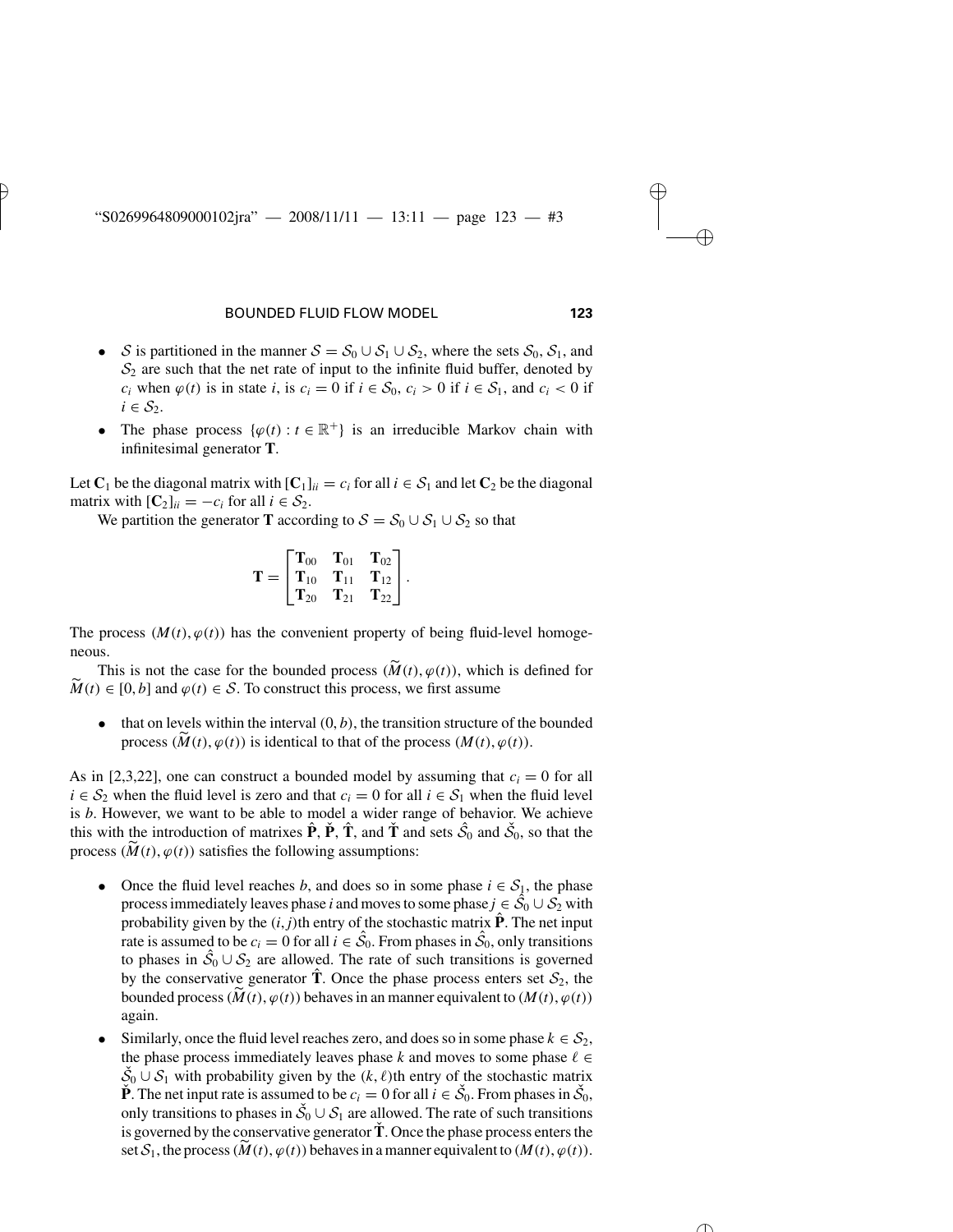We partition the matrix  $\hat{\mathbf{P}}$  representing the transition  $S_1 \rightarrow \hat{S}_0 \cup S_2$  and the matrix  $\check{\mathbf{P}}$ <br>representing the transition  $S_2 \rightarrow \check{S}_0 \cup S_1$  so that<br> $\hat{\mathbf{P}} = [\hat{\mathbf{P}}_{10} \quad \hat{\mathbf{P}}_{12}]$ ,  $\check{\mathbf{P}} = [\check{\mathbf{P}}_{$ representing the transition  $\mathcal{S}_2 \to \mathcal{S}_0 \cup \mathcal{S}_1$  so that

$$
\hat{\mathbf{P}} = [\hat{\mathbf{P}}_{10} \quad \hat{\mathbf{P}}_{12}], \qquad \check{\mathbf{P}} = [\check{\mathbf{P}}_{20} \quad \check{\mathbf{P}}_{21}].
$$
  

$$
\hat{\mathbf{T}} = [\hat{\mathbf{T}}_{00} \quad \hat{\mathbf{T}}_{02}], \qquad \check{\mathbf{T}} = [\check{\mathbf{T}}_{00} \quad \check{\mathbf{T}}_{01}].
$$

Similarly, we let

$$
\hat{\mathbf{T}} = [\hat{\mathbf{T}}_{00} \quad \hat{\mathbf{T}}_{02}], \qquad \check{\mathbf{T}} = [\check{\mathbf{T}}_{00} \quad \check{\mathbf{T}}_{01}].
$$

In the bounded fluid model in [2,3,22], it is assumed that  $c_i = 0$  whenever  $i \in S_1$ and  $M(t) = b$  or  $i \in S_2$  and  $M(t) = 0$ . This behavior can be incorporated into our model at the upper boundary by defining  $\hat{S}_0 = S_0 \cup S_1$  and letting  $\hat{P}_{10}$ , partitioned according to  $S_0 \cup S_1$ , be

$$
\hat{\mathbf{P}}_{10} = \begin{bmatrix} 0 & I \end{bmatrix},
$$

with an analogous modification applied to the lower boundary. This behavior is a special case of the absorbing barrier described below.

Our model allows us to achieve a range of desired behaviors. Some of these behaviors include the following:

- **Absorbing barrier** This occurs when a process remains at a barrier for a period of time. To achieve this at the upper boundary, we force an immediate transition from  $S_1$  to  $\hat{S}_0$  at the boundary. To implement this, we let  $\hat{P}_{10}$  be a strictly stochastic matrix.
- **Immediate reflection barrier** This is where the process must immediately reflect away from the barrier. There is no possibility of remaining at the barrier while the dynamics of the process alter (such as during a period of overflow of a finite buffer). To implement this at the upper boundary, we prevent the process remaining on the barrier by forcing an immediate transition from  $S_1$ to  $S_2$  at the boundary. To apply this at the upper boundary, we let  $\hat{S}_0 = \emptyset$  and can simply make  $\hat{\mathbf{P}}_{12}$  a strictly stochastic matrix.

The article is structured as follows. Section 2, which relates to the unbounded model only, contains preliminary results. These results are essential for the calculation of the matrixes introduced in the subsequent section. Specifically, we establish the expressions for the Laplace–Stieltjes transforms of the times taken to drain/fill the (unbounded) buffer to a given level. In Section 3 we define two matrixes, which are essential for the subsequent derivation of the results for the bounded model. These matrixes are used in the derivation of the Laplace–Stieltjes transforms of the time taken to traverse sample paths corresponding to four different types of behavior, as defined in Section 4. The results of Section 3 are relevant to both the bounded and unbounded models.

We treat the bounded model explicitly in Sections 4–6. The proofs of the main results for this model, in the form of the Laplace–Stieltjes transforms, are achieved by appropriate conditioning, in which sample paths are partitioned into parts corresponding to the four types of behavior defined in Section 4. In Section 4 we establish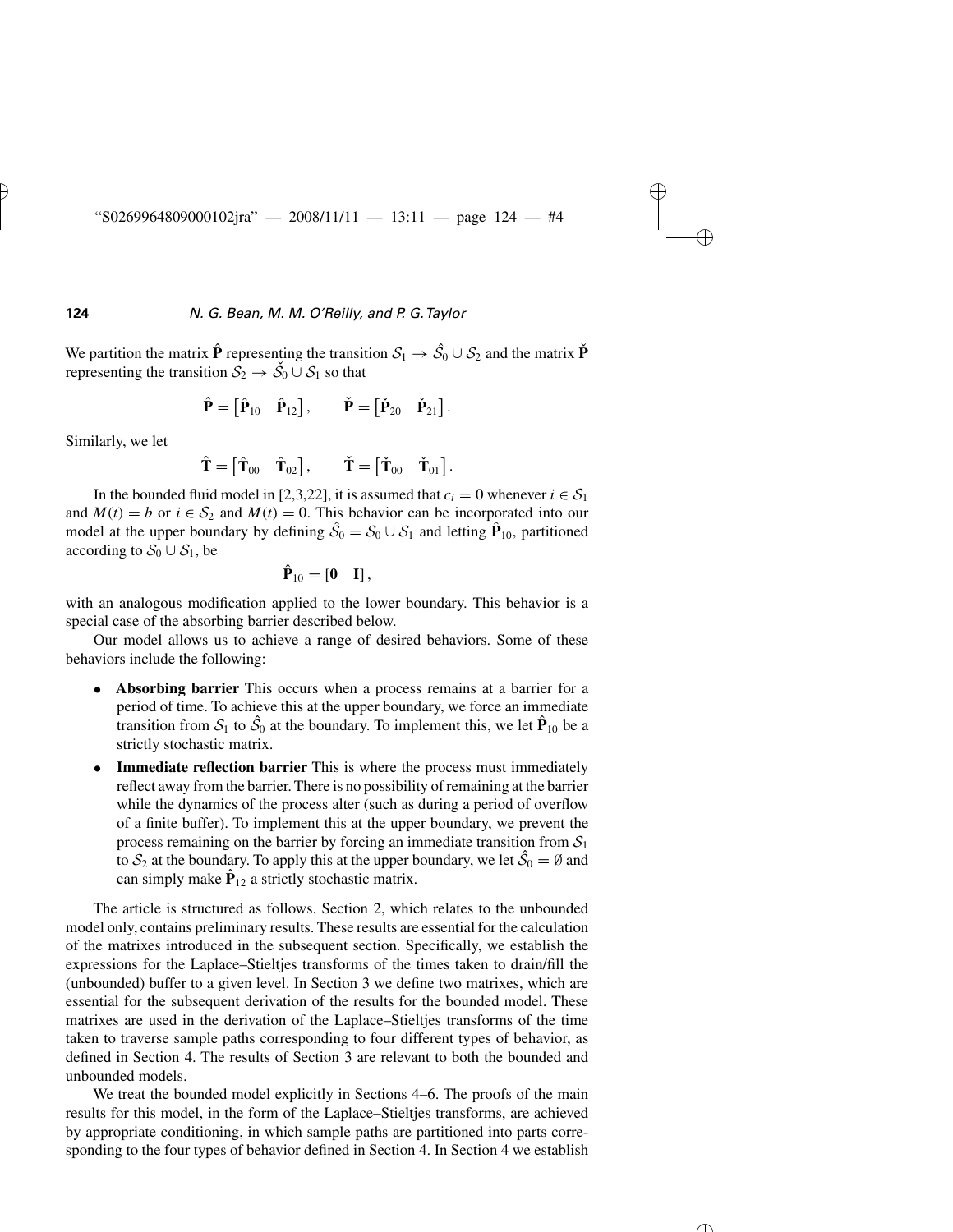the results for the first-return times to the initial level. Section 5 contains the results for the draining/filling times. The formulas for the sojourn times in specified sets are given in Section 6. We illustrate the results of this article with numerical examples in Section 7, in which we calculate the probability densities by inverting the Laplace– Stieltjes transforms using the method of Abate and Whitt [1]. This is followed by concluding remarks in Section 8.

### **2. THE UNBOUNDED MODEL**

This section contains preliminary results. Here, and throughout, we assume that  $\text{Re}(s) \geq 0$ . We consider the unbounded process  $(M(t), \varphi(t))$  and introduce matrixes  $\hat{\mathbf{G}}^{x}(s)$  and  $\hat{\mathbf{H}}^{x}(s)$ , which record the Laplace–Stieltjes transforms of the time taken to drain the buffer from the initial level  $z + x$  to level z and to fill the buffer from  $z$  to  $z + x$ , respectively. Without loss of generality, due to the upward and downward homogeneity of the process, we may assume that  $z = 0$ . We establish expressions for these two matrixes in Theorem 1. These matrixes are applied in the derivation of the expressions for the two matrixes in Section 3 as presented in Theorem 2.

Let  $\theta(z) = \inf\{t > 0 : M(t) = z\}$  be the first passage time to level *z* in the process  $(M(t), \varphi(t))$ . For  $i, j \in S_1 \cup S_2$ ,  $x > 0$ , let  $\hat{G}^x(s)$  be the matrix such that

$$
[\hat{\mathbf{G}}^{x}(s)]_{ij} = E[e^{-s\theta(0)}; \theta(0) < \infty, \varphi(\theta(0)) = j \mid M(0) = x, \varphi(0) = i]. \tag{1}
$$

 $[\hat{\mathbf{G}}^{x}(s)]_{ii}$  is the Laplace–Stieltjes transform of the time taken, starting from level *x* in phase *i*, for the process  $(M(t), \varphi(t))$  to first reach level 0 and do so in phase *j*.

Similarly, for  $i, j \in S_1 \cup S_2$ ,  $x > 0$ , let  $\mathbf{H}^x(s)$  be the matrix such that

$$
[\hat{\mathbf{H}}^{x}(s)]_{ij} = E[e^{-s\theta(x)}; \theta(x) < \infty, \varphi(\theta(x)) = j \mid M(0) = 0, \varphi(0) = i]. \tag{2}
$$

 $[\hat{H}^{x}(s)]_{ii}$  is the Laplace–Stieltjes transform of the time taken, starting from level 0 in phase *i*, for the process  $(M(t), \varphi(t))$  to first reach level *x* and do so in phase *j*.

Note that sample paths contributing to  $\hat{G}^x(s)$  can end only in some phase in  $S_2$ , whereas sample paths contributing to  $\hat{\mathbf{H}}^x(s)$  can end only in some phase in  $S_1$ . Consequently, the matrixes  $\hat{\mathbf{G}}^{x}(s)$  and  $\hat{\mathbf{H}}^{x}(s)$  can be partitioned according to  $S_1 \cup S_2$ so that

$$
\hat{\mathbf{G}}^{x}(s) = \begin{bmatrix} \mathbf{0} & \hat{\mathbf{G}}^{x}_{12}(s) \\ \mathbf{0} & \hat{\mathbf{G}}^{x}_{22}(s) \end{bmatrix}, \qquad \hat{\mathbf{H}}^{x}(s) = \begin{bmatrix} \hat{\mathbf{H}}^{x}_{11}(s) & \mathbf{0} \\ \hat{\mathbf{H}}^{x}_{21}(s) & \mathbf{0} \end{bmatrix}.
$$

We are interested in expressions for  $\hat{\mathbf{G}}^{x}(s)$  and  $\hat{\mathbf{H}}^{x}(s)$  and establish these in Theorem 1. First, we introduce two matrixes  $\hat{\Psi}(s)$  and  $\hat{\Xi}(s)$ .

Following [10], for  $i \in S_1, j \in S_2$ , let  $\hat{\Psi}(s)$  be the matrix such that

$$
[\hat{\Psi}(s)]_{ij} = E[e^{-s\theta(z)}; \theta(z) < \infty, \varphi(\theta(z)) = j \mid M(0) = z, \varphi(0) = i]. \tag{3}
$$

 $[\hat{\Psi}(s)]_{ij}$  is the Laplace–Stieltjes transform of the times taken by sample paths that start in phase *i* ∈  $S_1$  at level *z* and first return to level *z* in phase *j* ∈  $S_2$ .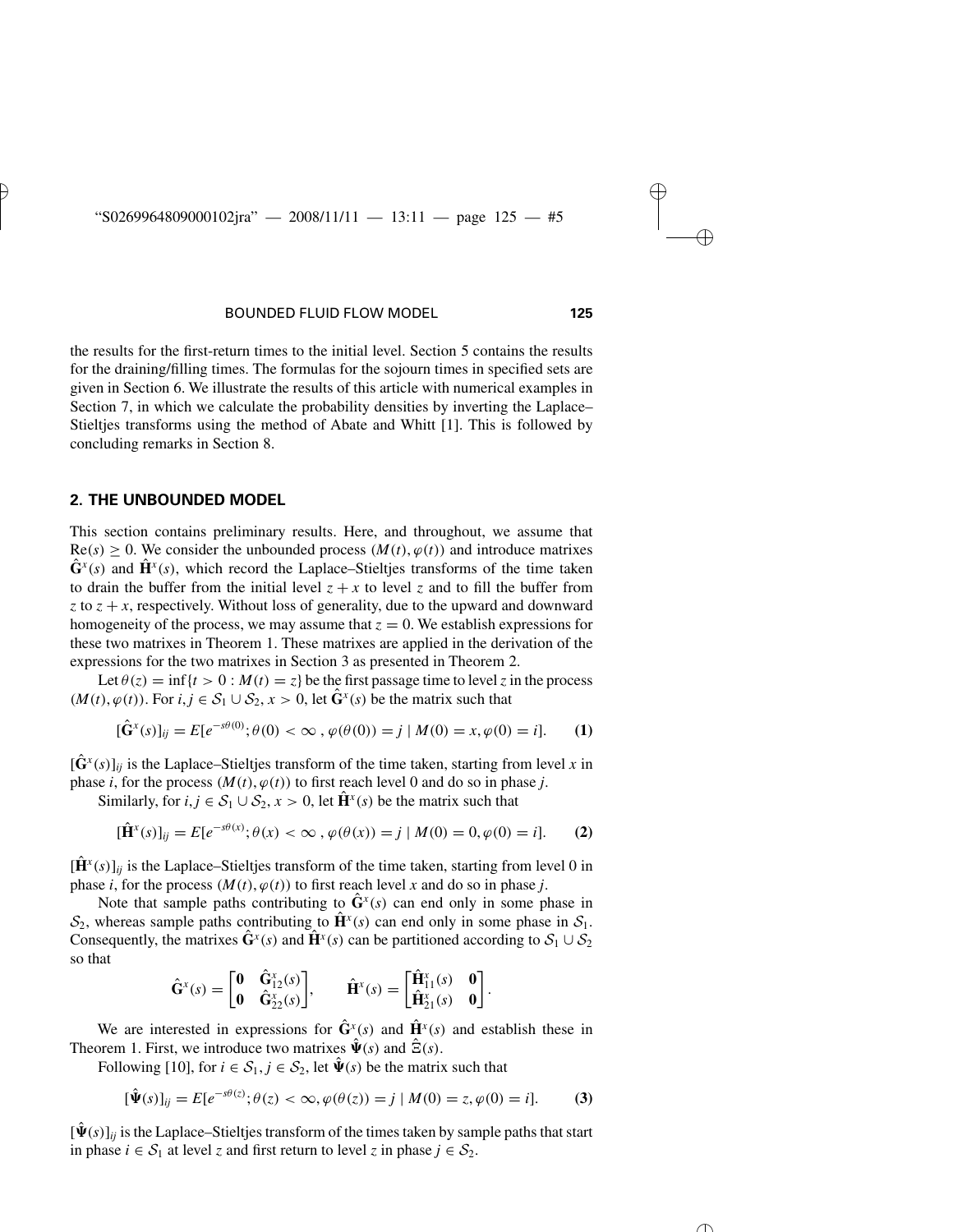Similarly, for  $i \in S_2$ ,  $j \in S_1$ , let  $\hat{\Xi}(s)$  be the matrix such that

$$
[\hat{\Xi}(s)]_{ij} = E[e^{-s\theta(z)}; \theta(z) < \infty, \varphi(\theta(z)) = j \mid M(0) = z, \varphi(0) = i]. \tag{4}
$$

 $[\hat{E}(s)]_{ii}$  is the Laplace–Stieltjes transform of the times taken by sample paths that start in phase *i* ∈  $S_2$  at level *z* and first return to level *z* in phase *j* ∈  $S_1$ .

We now state the main result of this section. This result follows from the results for an associated model in Ahn and Ramaswami [5, Thm. 2]. We prove this result by an argument within the fluid model itself, by using the direct techniques developed in [10].

THEOREM 1: *For*  $x \geq 0$ *, the matrixes*  $\hat{\mathbf{G}}^x(s)$  *and*  $\hat{\mathbf{H}}^x(s)$ *, partitioned according to*  $S_1 \cup$ S2*, are given by*

$$
\hat{\mathbf{G}}^{x}(s) = \begin{bmatrix} \mathbf{0} & \hat{\mathbf{G}}^{x}_{12}(s) \\ \mathbf{0} & \hat{\mathbf{G}}^{x}_{22}(s) \end{bmatrix} = \begin{bmatrix} \mathbf{0} & \hat{\Psi}(s)e^{\mathbf{B}(s)x} \\ \mathbf{0} & e^{\mathbf{B}(s)x} \end{bmatrix},
$$

$$
\hat{\mathbf{H}}^{x}(s) = \begin{bmatrix} \hat{\mathbf{H}}^{x}_{11}(s) & \mathbf{0} \\ \hat{\mathbf{H}}^{x}_{21}(s) & \mathbf{0} \end{bmatrix} = \begin{bmatrix} e^{\mathbf{A}(s)x} & \mathbf{0} \\ \hat{\Xi}(s)e^{\mathbf{A}(s)x} & \mathbf{0} \end{bmatrix},
$$

*where the matrixes* **A***(s) and* **B***(s) are given by*

$$
\mathbf{A}(s) = \mathbf{C}_1^{-1} \left[ (\mathbf{T}_{11} - s\mathbf{I}) + \mathbf{T}_{12} \hat{\mathbf{\Xi}}(s) - \mathbf{T}_{10} (\mathbf{T}_{00} - s\mathbf{I})^{-1} \{ \mathbf{T}_{01} + \mathbf{T}_{02} \hat{\mathbf{\Xi}}(s) \} \right],
$$
  
\n
$$
\mathbf{B}(s) = \mathbf{C}_2^{-1} \left[ (\mathbf{T}_{22} - s\mathbf{I}) + \mathbf{T}_{21} \hat{\mathbf{\Psi}}(s) - \mathbf{T}_{20} (\mathbf{T}_{00} - s\mathbf{I})^{-1} \{ \mathbf{T}_{02} + \mathbf{T}_{01} \hat{\mathbf{\Psi}}(s) \} \right].
$$

The proof is given in Appendix A.

#### **3. TWO MATRIXES**

We begin this section with definitions of  $\hat{\mathbf{G}}^{x,y}(s)$  and  $\hat{\mathbf{H}}^{x,y}(s)$  and derive the results needed for calculating these matrixes. Then in Section 4 we analyze the bounded model by partitioning sample paths into appropriate sections.

For  $i, j \in S_1 \cup S_2$  and  $0 \le x < y$ , let  $\hat{G}^{x,y}(s)$  be the matrix such that

$$
[\hat{\mathbf{G}}^{x,y}(s)]_{ij} = E[e^{-s\theta(0)}; \theta(0) < \theta(y), \varphi(\theta(0)) = j \mid M(0) = x, \varphi(0) = i]. \tag{5}
$$

 $[\hat{\mathbf{G}}^{x,y}(s)]_{ii}$  is the Laplace–Stieltjes transform of the time taken, starting from level *x* in phase *i*, for the process  $(M(t), \varphi(t))$  to first reach level 0 and do so in phase *j* while avoiding the upper taboo level *y*. In addition, we define  $\hat{G}^{x,x}(s) = \lim_{y \to x^+} \hat{G}^{x,y}(s)$ .

Similarly, for  $i, j \in S_1 \cup S_2$  and  $0 \le x < y$ , let  $\hat{H}^{x,y}(s)$  be the matrix such that

$$
[\hat{\mathbf{H}}^{x,y}(s)]_{ij} = E[e^{-s\theta(y)}; \theta(y) < \theta(0), \varphi(\theta(y)) = j \mid M(0) = x, \varphi(0) = i]. \tag{6}
$$

In addition, we define  $\hat{\mathbf{H}}^{x,x}(s) = \lim_{y \to x^+} \hat{\mathbf{H}}^{x,y}(s)$ .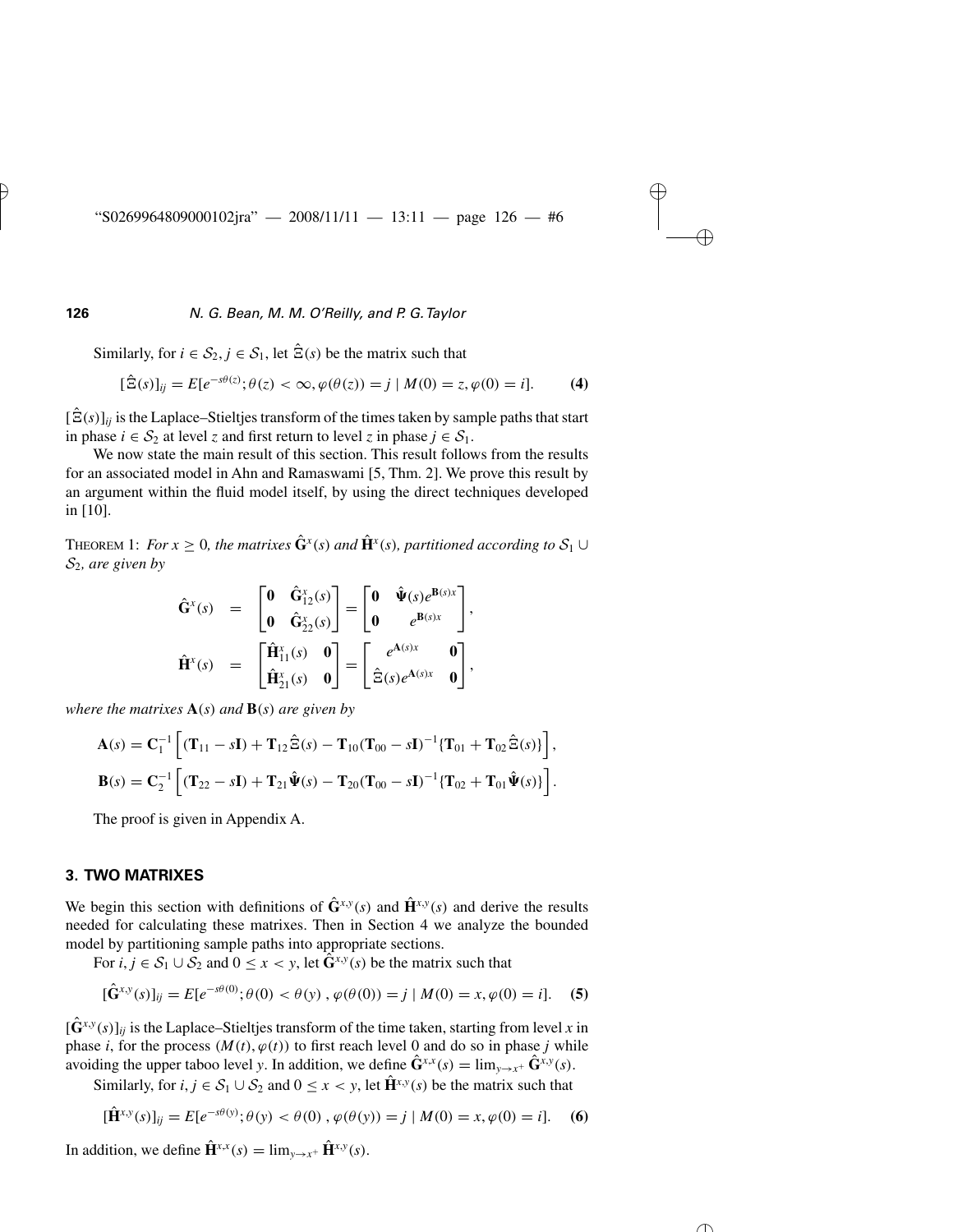Sample paths contributing to  $\hat{\mathbf{G}}^{x,y}(s)$  can end only in some phase in  $\mathcal{S}_2$ , whereas sample paths contributing to  $\hat{H}^{x,y}(s)$  can end only in some phase in  $S_1$ . Consequently, the matrixes  $\hat{G}^{x,y}(s)$  and  $\hat{H}^{x,y}(s)$  can be partitioned according to  $S_1 \cup S_2$  so that

$$
\hat{\mathbf{G}}^{x,y}(s) = \begin{bmatrix} \mathbf{0} & \hat{\mathbf{G}}_{12}^{x,y}(s) \\ \mathbf{0} & \hat{\mathbf{G}}_{22}^{x,y}(s) \end{bmatrix}, \qquad \hat{\mathbf{H}}^{x,y}(s) = \begin{bmatrix} \hat{\mathbf{H}}_{11}^{x,y}(s) & \mathbf{0} \\ \hat{\mathbf{H}}_{21}^{x,y}(s) & \mathbf{0} \end{bmatrix}.
$$

THEOREM 2: *For*  $s \neq 0$ ,  $0 \leq x \leq y$ ,

$$
[\hat{\mathbf{G}}^{x,y}(s) \quad \hat{\mathbf{H}}^{x,y}(s)] = [\hat{\mathbf{G}}^{x}(s) \quad \hat{\mathbf{H}}^{y-x}(s)] \begin{bmatrix} \mathbf{I} & \hat{\mathbf{H}}^{y}(s) \\ \hat{\mathbf{G}}^{y}(s) & \mathbf{I} \end{bmatrix}^{-1}.
$$
 (7)

*The above is also true for s* = 0 *when the process* { $(M(t), \varphi(t))$  :  $t \in \mathbb{R}^+$ } *is transient.* 

PROOF: For all *s* with  $\text{Re}(s) > 0$ , the following minor modification of a result in [10] (achieved by changing probabilities to the Laplace–Stieltjes transforms), and also derived independently in [19], gives expressions for  $\hat{\mathbf{G}}^{x,y}(s)$  and  $\hat{\mathbf{H}}^{x,y}(s)$  in terms of the matrixes  $\hat{\mathbf{G}}^{y}(s)$ ,  $\hat{\mathbf{H}}^{y}(s)$ ,  $\hat{\mathbf{G}}^{x}(s)$ , and  $\hat{\mathbf{H}}^{y-x}(s)$ , which in turn can be calculated using Theorem 1:

$$
[\hat{\mathbf{G}}^{x,y}(s) \quad \hat{\mathbf{H}}^{x,y}(s)] \begin{bmatrix} \mathbf{I} & \hat{\mathbf{H}}^{y}(s) \\ \hat{\mathbf{G}}^{y}(s) & \mathbf{I} \end{bmatrix} = [\hat{\mathbf{G}}^{x}(s) \quad \hat{\mathbf{H}}^{y-x}(s)]. \tag{8}
$$

If the process  $\{(M(t), \varphi(t)) : t \in \mathbb{R}^+\}$  is null-recurrent, then, by [10], matrixes  $\hat{\mathbf{G}}^{y}(0)$  and  $\hat{\mathbf{H}}^{y}(0)$  are both stochastic, and so the inverse

$$
\begin{bmatrix} \mathbf{I} & \hat{\mathbf{H}}^y(0) \\ \hat{\mathbf{G}}^y(0) & \mathbf{I} \end{bmatrix}^{-1}
$$

does not exist. However, if the process is transient, then, by [10], either  $\hat{\mathbf{G}}^y(s)$  or  $\hat{\mathbf{H}}^y(s)$ is substochastic, and so the inverse exists.

Suppose that  $s \neq 0$ . Then  $\hat{\mathbf{G}}^y(s)\mathbf{e} < \hat{\mathbf{G}}^y(0)\mathbf{e} \leq \mathbf{e}$  and  $\hat{\mathbf{H}}^y(s)\mathbf{e} < \hat{\mathbf{H}}^y(0)\mathbf{e} \leq \mathbf{e}$ , where **e** is a column of 1s of an appropriate size, and so the inverse exists. Hence, the result follows.

For  $s = 0$ , the matrixes  $\hat{G}^{x,y}(s)$  and  $\hat{\mathcal{H}}^{x,y}(s)$  can also be calculated when the process  $(M(t), \varphi(t))$  is null-recurrent. This can be achieved as follows. Construct a sequence of transient processes  $\{(M(t)^{(\epsilon)}, \varphi(t)^{(\epsilon)})\}, \epsilon > 0$ , with generators  $\mathcal{T}^{(\epsilon)}$  converging uniformly to  $\mathcal{T}$ , the generator of  $(M(t), \varphi(t))$ . For each process  $\{(M(t)^{(\epsilon)}, \varphi(t)^{(\epsilon)})\}$ , let the matrix  $[\hat{G}^{x,y}(s)^{(\epsilon)}]$   $\hat{\mathcal{H}}^{x,y}(s)^{(\epsilon)}$  be defined (and partitioned) in the way analogous to the definition of the matrix  $[\hat{G}^{x,y}(s) \hat{\mathcal{H}}^{x,y}(s)]$  for the process  $(M(t), \varphi(t))$ . Then apply the result below with  $s = 0$ .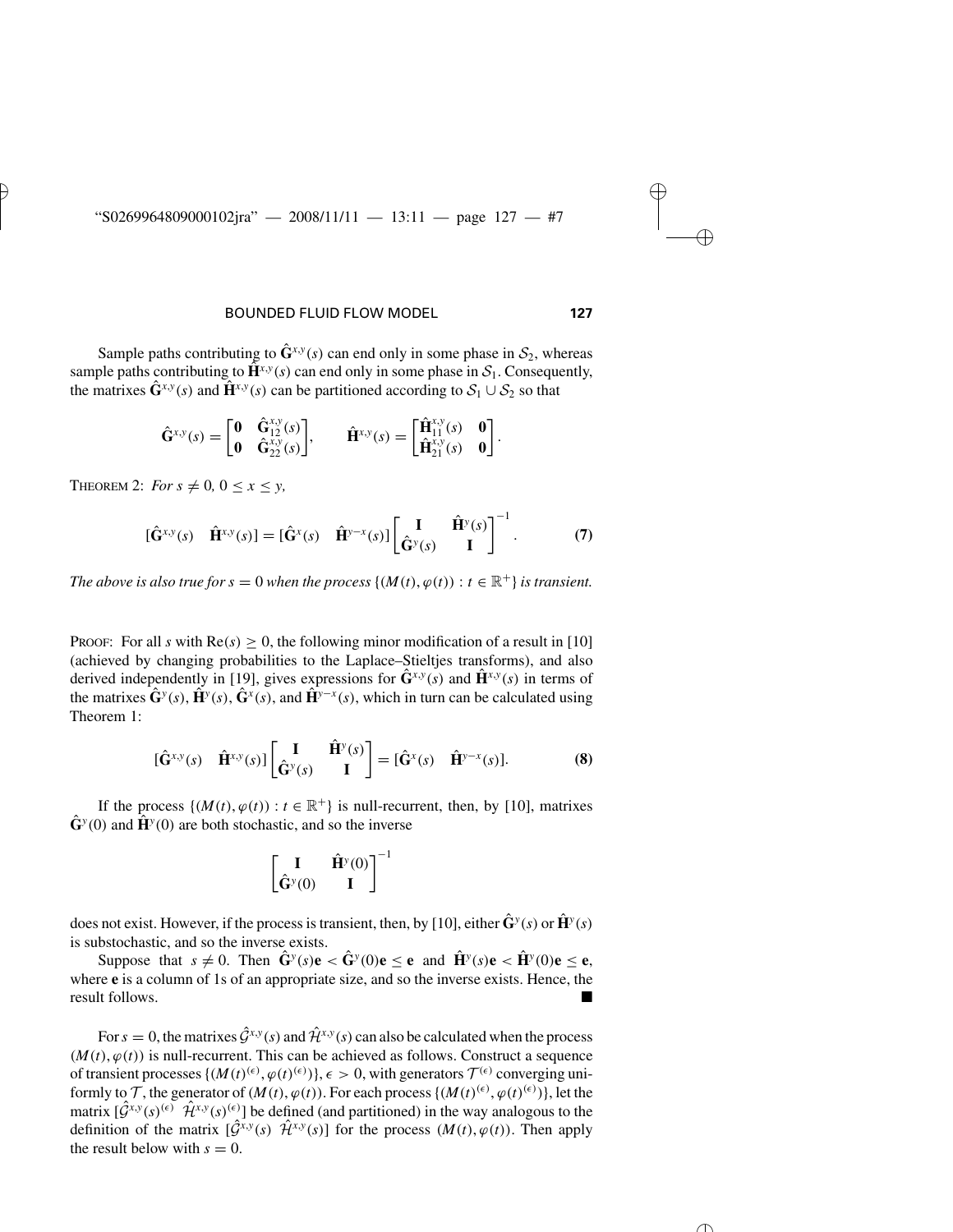LEMMA 1: For any sequence of processes  $\{(M(t)^{(\epsilon)}, \varphi(t)^{(\epsilon)})\}$  with generators  $\mathcal{T}^{(\epsilon)}$ *converging uniformly to*  $\mathcal{T}$ *, the generator of*  $(M(t), \varphi(t))$ *, we have* 

$$
\lim_{\epsilon \to 0^+} [\hat{\mathcal{G}}^{x,y}(s)^{(\epsilon)} \ \hat{\mathcal{H}}^{x,y}(s)^{(\epsilon)}] = [\hat{\mathcal{G}}^{x,y}(s) \ \hat{\mathcal{H}}^{x,y}(s)]. \tag{9}
$$

The proof is given in Appendix B.

### **4. RETURN JOURNEY TO THE INITIAL LEVEL**

We now analyze the bounded model. In this analysis, we use the familiar technique of decomposing sample paths into sections with lower or upper taboos [2,10,19, 22]. Specifically, we partition sample paths into the following four different types of behavior, which are illustrated in Figures 1–4.

- 1. The fluid level, starting at level *c* in some phase  $i \in S_1$ , first moves to level *d* > *c* in some phase *j*  $\in$  *S*<sub>1</sub> while avoiding the lower taboo level *c* (Fig. 1).
- 2. The fluid level, starting at level *c* in some phase  $i \in S_1$ , first returns to level *c* in some phase *j* ∈  $S_2$  while avoiding the upper taboo level *d* > *c* (Fig. 2).
- 3. The fluid level, starting at level *d* in some phase  $i \in S_2$ , first moves to level *c* < *d* in some phase *j* ∈  $S_2$  while avoiding the upper taboo level *d* (Fig. 3).
- 4. The fluid level, starting at level *d* in some phase  $i \in S_2$ , first returns to level *d* in some phase *j* ∈  $S_1$  while avoiding the lower taboo level *c* < *d* (Fig. 4).

Observe that the matrixes  $\hat{\mathbf{H}}_{11}^{0,d-c}(s)$ ,  $\hat{\mathbf{G}}_{12}^{0,d-c}(s)$ ,  $\hat{\mathbf{G}}_{22}^{d-c,d-c}(s)$ , and  $\hat{\mathbf{H}}_{21}^{d-c,d-c}(s)$ record the Laplace–Stieltjes transforms of the time taken to traverse sample paths of the types illustrated in Figures 1–4, respectively.



**FIGURE 1.** Behaviour of type 1.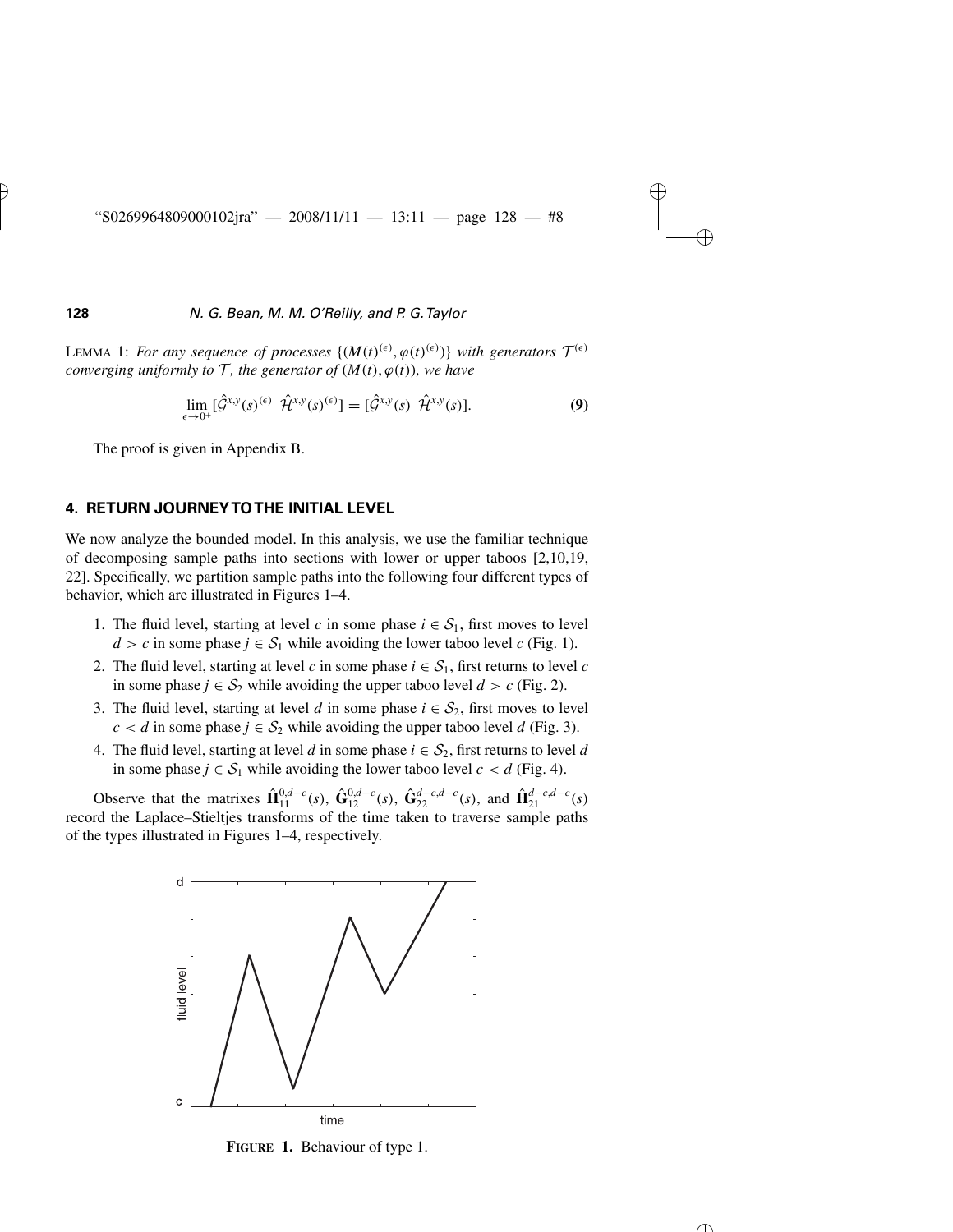

**FIGURE 2.** Behaviour of type 2.



**FIGURE 3.** Behaviour of type 3.

Because sample paths in the bounded models can be partitioned into parts corresponding to these four types of behavior, we are able to simplify the analysis. In particular, the expressions for the Laplace–Stieltjes transform of the time taken<br>to traverse sample paths in the bounded model can be established now that the<br>Laplace–Stieltjes transforms corresponding to the four typ to traverse sample paths in the bounded model can be established now that the Laplace–Stieltjes transforms corresponding to the four types of behavior are known.

 $\Psi_z(s)$  and  $\widetilde{z_z}(s)$  recording the Laplace–Stieltjes transforms of the time taken to return to the initial level. In Theorem 3 we establish expressions for these matrixes.  $\widetilde{E}_z(s)$  recording the Laplace-Stieltjes transforms of the time taken to return to the initial level. In Theorem 3 we establish expressions for these matrixes.<br>Let  $\widetilde{\theta}(z) = \inf\{t > 0 : \widetilde{M}(t) = z\}$  be the first passa

Let  $\tilde{\theta}(z) = \inf\{t > 0 : \tilde{M}(t) = z\}$  be the first passage time to level *z* in the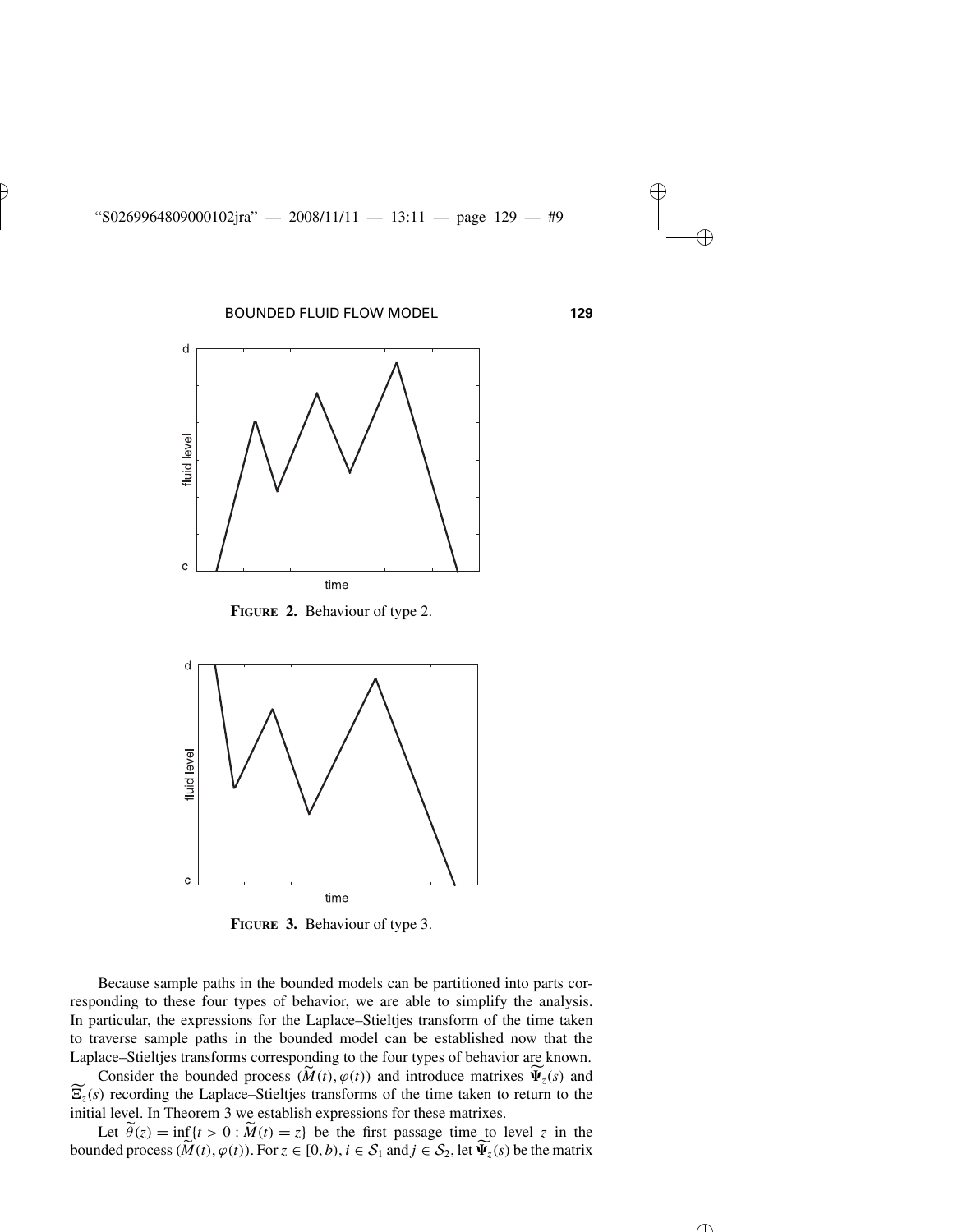

**FIGURE 4.** Behaviour of type 4.

such that

hat  
\n
$$
[\widetilde{\Psi}_z(s)]_{ij} = E[e^{-s\widetilde{\theta}(z)}; \widetilde{\theta}(z) < \infty, \varphi(\widetilde{\theta}(z)) = j \mid \widetilde{M}(0) = z, \varphi(0) = i]
$$
\n(10)

and let  $\widetilde{\Psi}_b(s) = \lim_{z \to b^-} \widetilde{\Psi}_z(s)$ . Similarly, for  $z \in (0, b]$ ,  $i \in S_2$ , and  $j \in S_1$ , let  $\widetilde{\Xi}_z(s)$ <br>be the matrix such that<br> $[\widetilde{\Xi}_z(s)]_{ij} = E[e^{-s\widetilde{\theta}(z)}; \widetilde{\theta}(z) < \infty, \varphi(\widetilde{\theta}(z)) = j | \widetilde{M}(0) = z, \varphi(0) = i]$  (11)  $\Phi_b(s) = \lim_{z \to b^-} \Psi_b$ <br>be the matrix such that<br> $\left[\frac{\widetilde{\mathbf{z}}_z(s)}{\mathbf{z}_z(s)}\right]_{ij} = E[e^{-s\widetilde{\theta}(z)}]$ nai

$$
[\widetilde{\Xi_z}(s)]_{ij} = E[e^{-s\widetilde{\theta}(z)}; \widetilde{\theta}(z) < \infty, \varphi(\widetilde{\theta}(z)) = j \mid \widetilde{M}(0) = z, \varphi(0) = i]
$$
(11)

and let  $\overline{\Xi_0}(s) = \lim_{z \to 0^+} \overline{\Xi}_z(s)$ .

Theorem 3 gives expressions for  $\widetilde{\Psi}_z(s)$  and  $\widetilde{\Xi}_z(s)$ , in terms of matrixes that can be calculated using Theorem 2.

**THEOREM 3:** The matrix  $\Psi_z(s)$  is given by

$$
\widetilde{\Psi}_z(s) = \widehat{\mathbf{G}}_{12}^{0,b-z}(s) + \widehat{\mathbf{H}}_{11}^{0,b-z}(s)\widehat{\mathbf{W}}(s)\widehat{\mathbf{G}}_{22}^{b-z,b-z}(s),\tag{12}
$$

*where*

$$
\hat{\mathbf{W}}(s) = [\hat{\mathbf{P}}_{10}(s\mathbf{I} - \hat{\mathbf{T}}_{00})^{-1}\hat{\mathbf{T}}_{02} + \hat{\mathbf{P}}_{12}] \times (\mathbf{I} - \hat{\mathbf{H}}_{21}^{b-z,b-z}(s)[\hat{\mathbf{P}}_{10}(s\mathbf{I} - \hat{\mathbf{T}}_{00})^{-1}\hat{\mathbf{T}}_{02} + \hat{\mathbf{P}}_{12}])^{-1}.
$$

*The matrix*  $\Xi_z(s)$  *is given by* 

$$
\widetilde{\mathbf{E}}_z(s) = \hat{\mathbf{H}}_{21}^{z,z}(s) + \hat{\mathbf{G}}_{22}^{z,z}(s)\check{\mathbf{W}}(s)\hat{\mathbf{H}}_{11}^{0,z}(s),
$$
\n(13)

*where*

$$
\check{\mathbf{W}}(s) = [\check{\mathbf{P}}_{20}(s\mathbf{I} - \check{\mathbf{T}}_{00})^{-1}\check{\mathbf{T}}_{01} + \check{\mathbf{P}}_{21}](\mathbf{I} - \hat{\mathbf{G}}_{12}^{0,z}(s)[\check{\mathbf{P}}_{20}(s\mathbf{I} - \check{\mathbf{T}}_{00})^{-1}\check{\mathbf{T}}_{01} + \check{\mathbf{P}}_{21}])^{-1}.
$$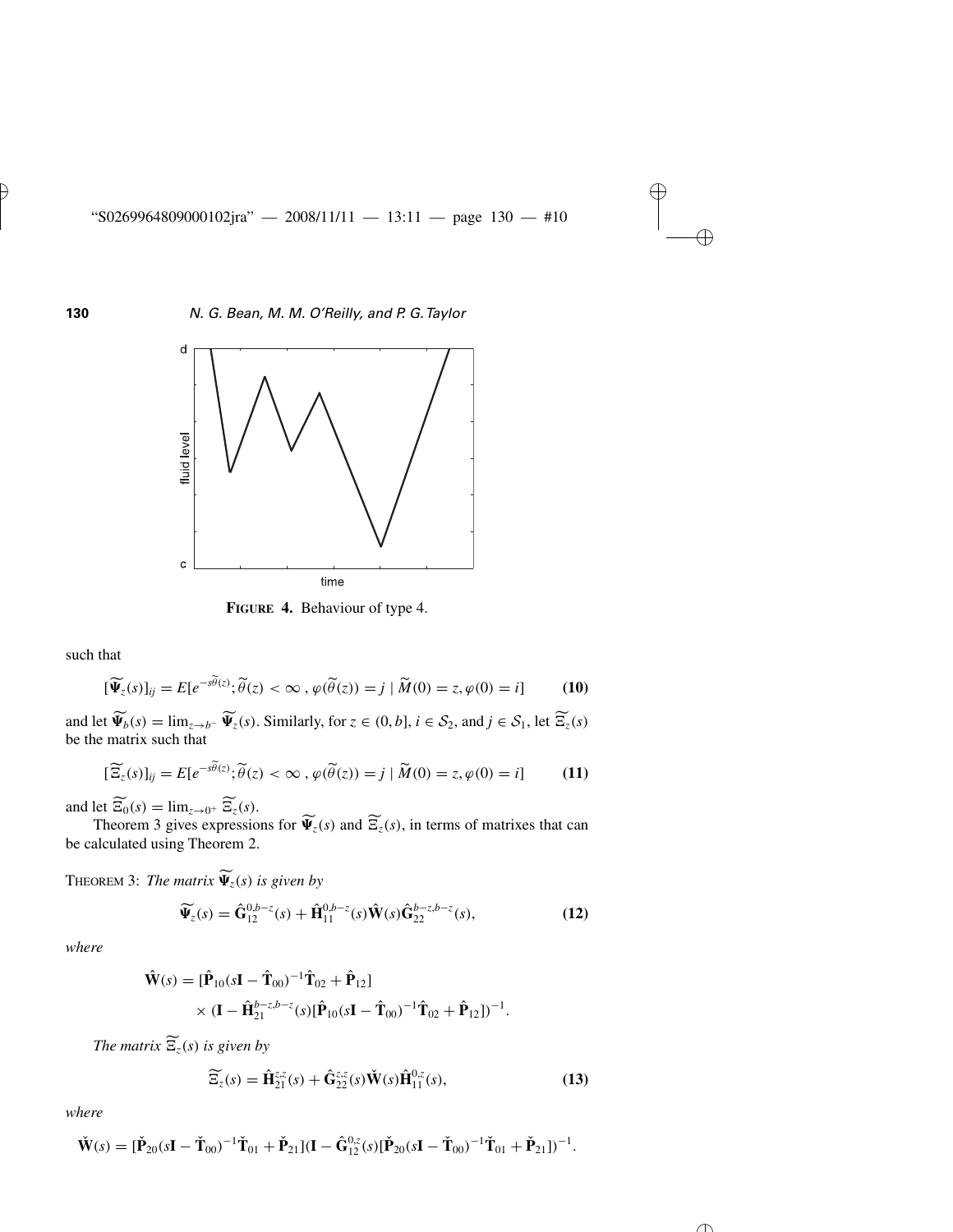PROOF: We prove the expression for  $\Psi_z(s)$  and the expression for  $\Xi_z(s)$  follow by symmetry. Consider two alternatives for the return journey to the initial level *z*. The first alternative is that the bounded process  $(\widetilde{M}(t), \varphi(t))$ , starting from level *z* in phase FROOF: We prove the expression for  $\widetilde{\Psi}_z(s)$  and the expression for  $\widetilde{\Xi}_z(s)$  follow by symmetry. Consider two alternatives for the return journey to the initial level *z*. The first alternative is that the bounded  $i \in S_1$ , first returns to level *z* in finite time and does so in phase  $j \in S_2$  while avoiding the upper taboo level *b*. This type of behavior is illustrated in Figure 2. The Laplace– Stieltjes transform of the time taken for such a journey is the  $(i, j)$ <sup>th</sup> entry of the matrix

$$
\hat{\mathbf{G}}_{12}^{0,b-z}(s). \tag{14}
$$

The second alternative is that the bounded process  $(\widetilde{M}(t), \varphi(t))$ , starting from level *z* in phase  $i \in S_1$ , first reaches level *b* in some phase in  $S_1$  and then returns to level *z* in finite time and does so in phase  $j \in S_2$ . The corresponding Laplace–Stieltjes transform of the time taken for such journey can be obtained by multiplying the matrixes recording transforms, corresponding to the following stages of this journey.

In the first stage, starting from level *z* in phase  $i \in S_1$ , the process must first reach level *b* in some phase  $k \in S_1$  while avoiding a lower taboo level *z*. This type of behavior is illustrated in Figure 1. The Laplace–Stieltjes transform of the time taken to do so is the  $(i, k)$ th entry of the matrix

$$
\hat{\mathbf{H}}_{11}^{0,b-z}(s). \tag{15}
$$

• In the second stage, starting from level  $b$  in phase  $k$ , either the process enters the set  $S_2$  instantly; that is, a phase change from *k* to some  $\ell \in S_2$  occurs. The probability of this alternative is given by the  $(k, \ell)$ th entry of the matrix  $\mathbf{P}_{12}$ . Since this transition is instanteneous (elapsed time is zero), the corresponding Laplace–Stieltjes transform is the  $(k, \ell)$ th entry of the matrix  $\hat{\mathbf{P}}_{12}$  as well. Alternatively, a phase change from *k* to some phase in  $\hat{S}_0$  occurs, after which the process spends some finite time in the set  $\hat{S}_0$  and then enters the set  $S_2$  in phase  $\ell$ . By an argument analogous to step 3 in the proof of [10, Lemma 1], the corresponding Laplace–Stieltjes transform of this alternative is the  $(k, \ell)$ th entry of the matrix  $\hat{\mathbf{P}}_{10}(s\mathbf{I} - \hat{\mathbf{T}}_{00})^{-1} \hat{\mathbf{T}}_{02}$ . Hence, the Laplace– Stieltjes transform of the time taken to first enter the set  $S_2$  and do so in phase  $\ell$  (corresponding to the second stage of the journey) is the  $(k, \ell)$ th entry of the matrix

$$
\hat{\mathbf{P}}_{10}(s\mathbf{I} - \hat{\mathbf{T}}_{00})^{-1}\hat{\mathbf{T}}_{02} + \hat{\mathbf{P}}_{12}.
$$
 (16)

The probability matrix  $\hat{\mathbf{P}}_{12}$ , which appears in this expression, is the contribution to the Laplace–Stieltjes transform from the paths in which no time elapses.

• In the third stage, the process could return to level *b* in some phase in  $S_1$ while avoiding the lower taboo level *z*, which is a type of behavior illustrated in Figure 4. The corresponding Laplace–Stieltjes transform is the appropriate entry of the matrix  $\hat{\mathbf{H}}_{21}^{b-z,b-z}(s)$ . Then the process could possibly spend some time on level *b* before entering set  $S_2$ . The corresponding Laplace–Stieltjes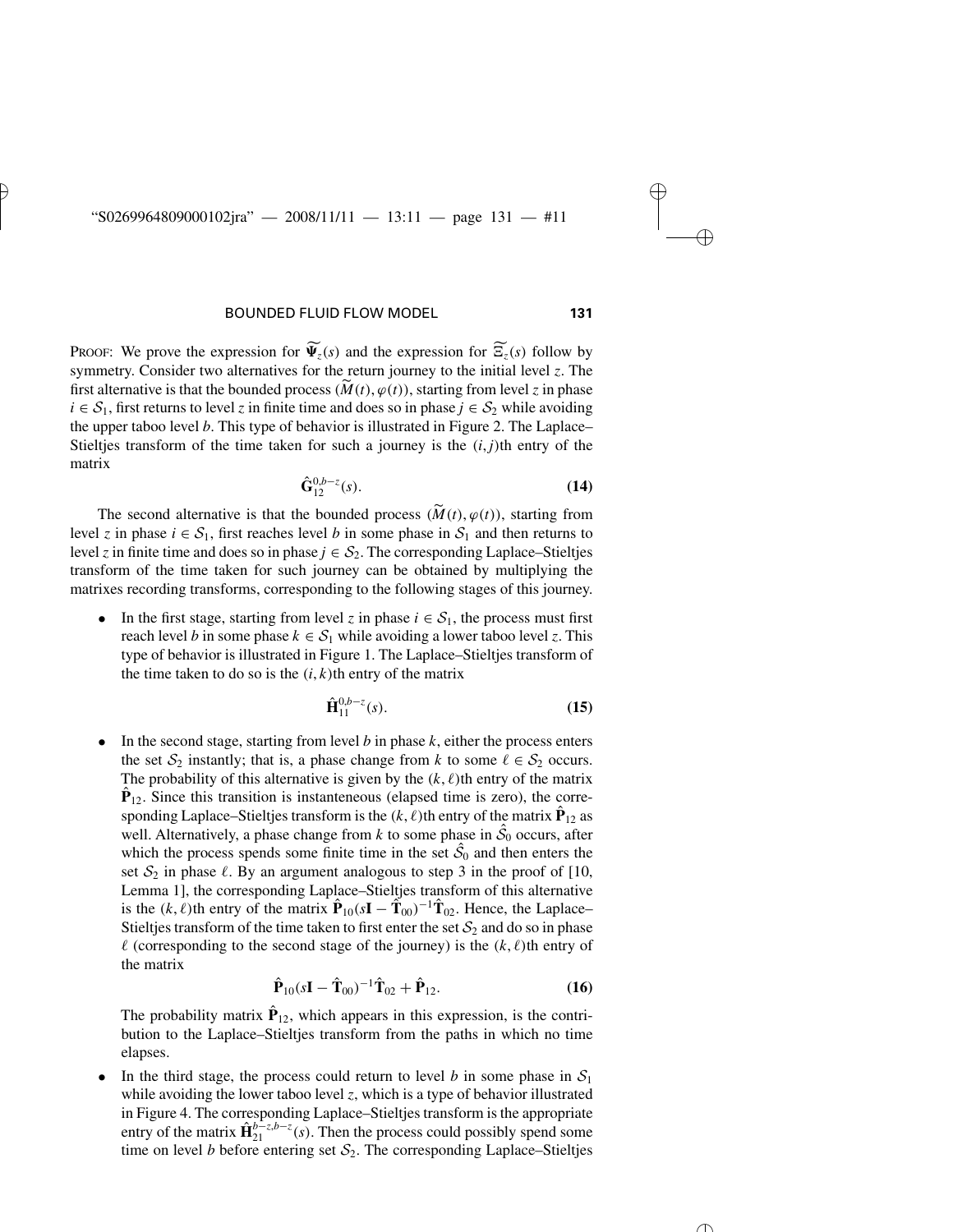transform was given in the second stage as the appropriate entry of the matrix  $\hat{\mathbf{P}}_{10}(s\mathbf{I} - \hat{\mathbf{T}}_{00})^{-1}\hat{\mathbf{T}}_{02} + \hat{\mathbf{P}}_{12}$ . The process can do this any number of times, including none. Hence, the Laplace–Stieltjes transform of the time taken during the third stage of the journey, ending in some phase  $\ell' \in S_2$ , is the  $(\ell \ell')$ th entry of the matrix

$$
\sum_{m=0}^{\infty} (\hat{\mathbf{H}}_{21}^{b-z,b-z}(s) [\hat{\mathbf{P}}_{10}(s\mathbf{I} - \hat{\mathbf{T}}_{00})^{-1} \hat{\mathbf{T}}_{02} + \hat{\mathbf{P}}_{12}])^{m}.
$$
 (17)

Because **T** is irreducible, the fluid can reach level 0 starting from any phase in level *b*, which implies that the sum in (17) converges for  $Re(s) \ge 0$ , and can be written as

$$
(\mathbf{I} - \hat{\mathbf{H}}_{21}^{b-z,b-z}(s)[\hat{\mathbf{P}}_{10}(s\mathbf{I} - \hat{\mathbf{T}}_{00})^{-1}\hat{\mathbf{T}}_{02} + \hat{\mathbf{P}}_{12}])^{-1}.
$$
 (18)

• In the fourth stage, starting from level  $b$  in phase  $l'$ , the process first reaches level *z* in finite time and does so in phase *j* while avoiding the upper taboo level *b*. This type of behavior is illustrated in Figure 3. The Laplace–Stieltjes transform of the time taken during the fourth stage of the journey is the  $(\ell', j)$ th entry of the matrix

$$
\hat{\mathbf{G}}_{22}^{b-z,b-z}(s). \tag{19}
$$

By  $(15)$ – $(19)$ , the Laplace–Stieltjes transform of the second alternative is the  $(i, j)$ <sup>th</sup> entry of the following matrix: **T**<sub>02</sub> +  $\hat{\mathbf{P}}_{12}$   $\hat{\mathbf{P}}_{02}$ 

$$
\hat{\mathbf{H}}_{11}^{0,b-z}(s) \left[ \hat{\mathbf{P}}_{10}(s\mathbf{I} - \hat{\mathbf{T}}_{00})^{-1} \hat{\mathbf{T}}_{02} + \hat{\mathbf{P}}_{12} \right] \times \left( \mathbf{I} - \hat{\mathbf{H}}_{21}^{b-z,b-z}(s) [\hat{\mathbf{P}}_{10}(s\mathbf{I} - \hat{\mathbf{T}}_{00})^{-1} \hat{\mathbf{T}}_{02} + \hat{\mathbf{P}}_{12}] \right)^{-1} \hat{\mathbf{G}}_{22}^{b-z,b-z}(s).
$$
 (20)

The sum of matrixes (14) and (20) gives the result.

COROLLARY 1: *The matrixes*  $\Psi_b(s)$  *and*  $\Xi_0(s)$  *are given by* 

$$
\widetilde{\Psi}_b(s) = [\hat{\mathbf{P}}_{10}(s\mathbf{I} - \hat{\mathbf{T}}_{00})^{-1}\hat{\mathbf{T}}_{02} + \hat{\mathbf{P}}_{12}],
$$
  
\n
$$
\widetilde{\Xi}_0(s) = [\check{\mathbf{P}}_{20}(s\mathbf{I} - \check{\mathbf{T}}_{00})^{-1}\check{\mathbf{T}}_{01} + \check{\mathbf{P}}_{21}].
$$

PROOF: It follows from their definitions that  $\mathbf{\hat{H}}_{11}^{0,0}(s) = \mathbf{I}$ ,  $\mathbf{\hat{G}}_{22}^{0,0}(s) = \mathbf{I}$ ,  $\mathbf{\hat{H}}_{21}^{0,0}(s) = 0$ , and  $\hat{\mathbf{G}}_{12}^{0,0}(s) = 0$ . The result follows by inserting these into (12) and (13).

# **5. DRAINING/FILLING TIMES**

In this section we consider the bounded process  $(\widetilde{M}(t), \varphi(t))$  and introduce matrixes  $\mathbf{G}^{z|x}(s)$  and  $\mathbf{H}^{z|x}(s)$  recording the Laplace–Stieltjes transforms of the time taken to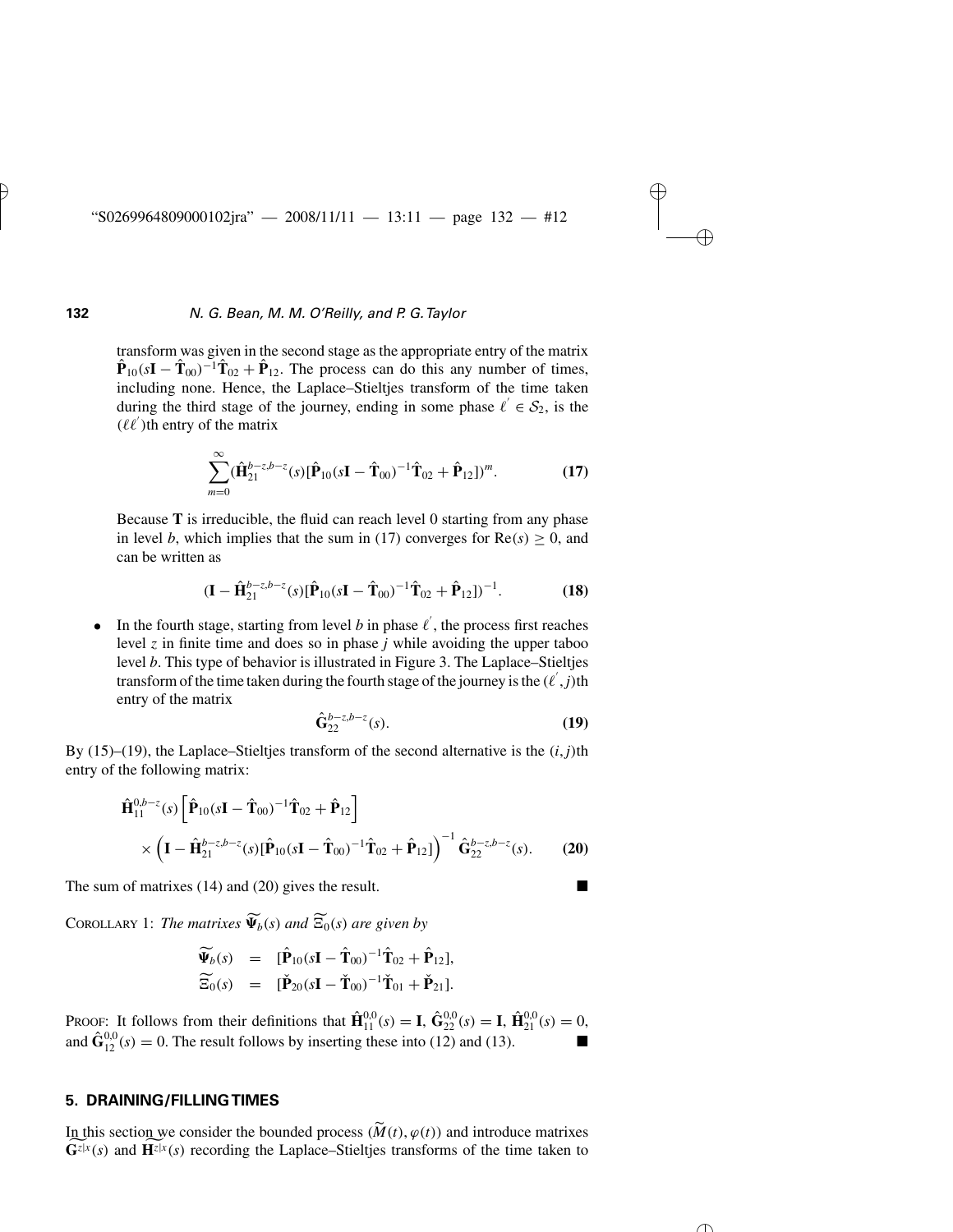drain the buffer from level  $z + x$  to *z* and fill the buffer from level *z* to level  $z + x$ , respectively. Throughout this section we assume that  $z \in [0, b]$  and  $x \in [0, b - z]$ . We establish expressions for these matrixes in Theorem 4. We begin with definitions of  $\mathbf{G}^{z|x}(s)$  and  $\mathbf{H}^{z|x}(s)$ .

For  $z \in [0, b)$ ,  $0 < x \le b - z$ , and  $i, j \in S_1 \cup S_2$ , let  $\widetilde{G^{z|x}}(s)$  be the matrix such<br>  $\widetilde{G^{z|x}}(s)|_{ij} = E[e^{-s\widetilde{\theta}(z)}; \widetilde{\theta}(z) < \infty, \varphi(\widetilde{\theta}(z)) = j | M(0) = z + x, \varphi(0) = i].$  (21) that  $\overline{z}^{[\mathbf{x}}(s)]_{ij} = E[e^{-s\widetilde{\theta}(z)}]$ 

$$
[\widetilde{\mathbf{G}}^{z|x}(s)]_{ij} = E[e^{-s\widetilde{\theta}(z)}; \widetilde{\theta}(z) < \infty \,, \varphi(\widetilde{\theta}(z)) = j \mid M(0) = z + x, \varphi(0) = i]. \tag{21}
$$

In addition, we define  $\bar{\mathbf{G}}^{z|0}(s) = \lim_{x \to 0^+} \bar{\mathbf{G}}^{z|x}(s)$  and  $\bar{\mathbf{G}}^{b|0}(s) = \lim_{z \to b^-} \bar{\mathbf{G}}^{z|0}(s)$ .

Similarly, for  $z \in [0, b)$ ,  $0 < x \le b - z$ , and  $i, j \in S_1 \cup S_2$ , let  $\overline{\mathbf{H}}^{z|x}(s)$  be the<br>trix such that<br> $\overline{\mathbf{H}}^{z|x}(s)]_{ij} = E[e^{-s\widetilde{\theta}(z+x)}; \widetilde{\theta}(z+x) < \infty$ ,  $\varphi(\widetilde{\theta}(z+x)) = j | M(0) = z, \varphi(0) = i].$  $\liminf_{x \to \infty}$ ,  $\lim_{x \to \infty}$   $\lim_{x \to \infty}$   $\lim_{x \to \infty}$   $\lim_{x \to \infty}$   $\lim_{x \to \infty}$   $\lim_{x \to \infty}$   $\lim_{x \to \infty}$   $\lim_{x \to \infty}$   $\lim_{x \to \infty}$   $\lim_{x \to \infty}$   $\lim_{x \to \infty}$   $\lim_{x \to \infty}$   $\lim_{x \to \infty}$   $\lim_{x \to \infty}$   $\lim_{x \to \infty}$   $\lim_{x \to \infty}$ 

$$
[\widetilde{\mathbf{H}^{z[x}}(s)]_{ij} = E[e^{-s\widetilde{\theta}(z+x)}; \widetilde{\theta}(z+x) < \infty, \varphi(\widetilde{\theta}(z+x)) = j \mid M(0) = z, \varphi(0) = i]. \tag{22}
$$

In addition, we define  $\mathbf{H}^{z|0}(s) = \lim_{x \to 0^+} \mathbf{H}^{z|x}(s)$  and  $\mathbf{H}^{b|0}(s) = \lim_{z \to b^-} \mathbf{H}^{z|0}(s)$ .

We establish expressions for  $\widetilde{\mathbf{G}}^{z|x}(s)$  and  $\widetilde{\mathbf{H}}^{z|x}(s)$  below. Expressions for the matrixes appearing in them have been established in Theorems 2 and 3.

**THEOREM 4:** The matrixes  $\widetilde{\mathbf{G}}^{z|x}(s)$  and  $\widetilde{\mathbf{H}}^{z|x}(s)$ , partitioned according to  $\mathcal{S}_1 \cup \mathcal{S}_2$ , are *given by*  $\widetilde{H}(s)$  and  $\widetilde{H^{z|x}}(s)$ , p. a a

$$
\widetilde{\mathbf{G}^{z|x}}(s) = \begin{bmatrix} \mathbf{0} & \widetilde{\mathbf{G}^{z|x}}(s) \\ \mathbf{0} & \widetilde{\mathbf{G}^{z|x}}(s) \end{bmatrix}, \qquad \widetilde{\mathbf{H}^{z|x}}(s) = \begin{bmatrix} \widetilde{\mathbf{H}^{z|x}}(s) & \mathbf{0} \\ \widetilde{\mathbf{H}^{z|x}}(s) & \mathbf{0} \end{bmatrix},
$$

*where*

$$
\widetilde{\mathbf{G}}_{12}^{z|x}(s) = \widetilde{\Psi_{z+x}}(s)\widetilde{\mathbf{G}}_{22}^{z|x}(s) \quad \text{for } z + x \in [0, b],
$$
\n
$$
\widetilde{\mathbf{G}}_{22}^{z|x}(s) = \begin{cases}\n\left[\mathbf{I} - \hat{\mathbf{H}}_{21}^{xx}(s)\widetilde{\Psi_{z+x}}(s)\right]^{-1}\hat{\mathbf{G}}_{22}^{xx}(s) & \text{for } z + x \in (0, b], \\
\mathbf{I} & \text{for } z + x = 0,\n\end{cases}
$$

$$
\widetilde{\mathbf{H}}_{21}^{\overline{z}|x}(s) = \widetilde{\Xi}_z(s) \widetilde{\mathbf{H}}_{11}^{\overline{z}|x}(s) \quad \text{for } z \in [0, b],
$$
\n
$$
\widetilde{\mathbf{H}}_{11}^{\overline{z}|x}(s) = \begin{cases}\n\left[\mathbf{I} - \widehat{\mathbf{G}}_{12}^{0,x}(s) \widetilde{\Xi}_z(s)\right]^{-1} \widehat{\mathbf{H}}_{11}^{0,x}(s) & \text{for } z \in [0, b) \\
\mathbf{I} & \text{for } z = b.\n\end{cases}
$$

PROOF: We prove the expression for  $\mathbf{G}^{z|x}(s)$ , the expression for  $\mathbf{H}^{z|x}(s)$  follows by FROOF: We prove the expression for  $\widetilde{G}^{z[x]}(s)$ , the expression for  $\widetilde{H}^{z[x]}(s)$  follows by symmetry. First, suppose that the bounded process  $(M(t), \varphi(t))$  starts from level  $z +$  $x \in [z, b]$  in phase  $i \in S_1$ . The Laplace–Stieltjes transform of the time taken to hit level *z* in finite time and do so in phase  $j \in S_2$ , is the  $(i, j)$ th entry of the matrix  $\mathbf{G}_{12}^{z|x}(s)$  and foll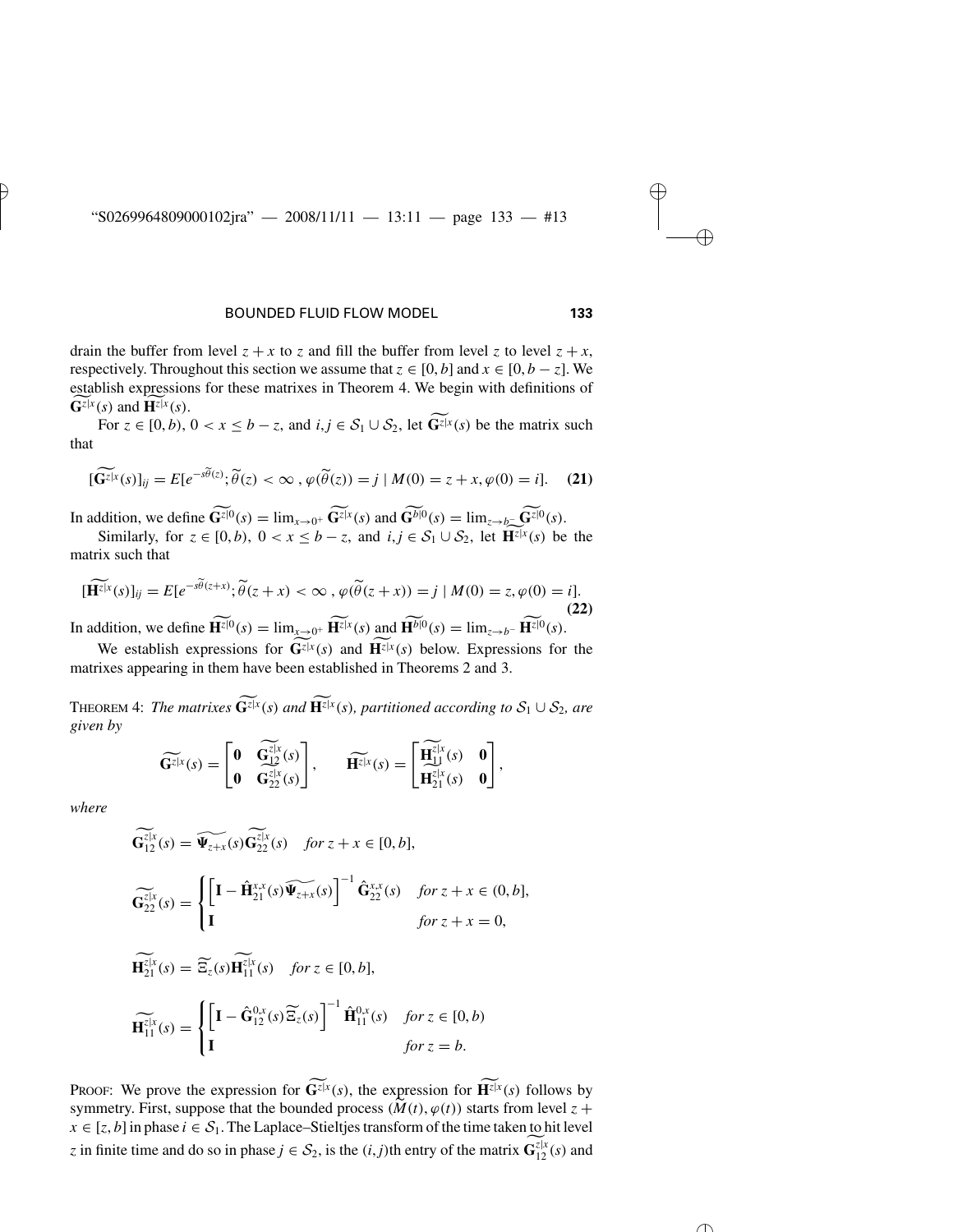can be calculated by multiplying transforms corresponding to the following stages of this journey:

- In the first stage, the process first returns to level  $z + x$  in finite time and does so in some phase  $k \in S_2$ . The Laplace–Stieltjes transform of the time taken to do so is the  $(i, k)$ th entry of the matrix  $\widetilde{\Psi_{z+x}}(s)$ .
- In the second stage, starting from level  $z + x$  in phase  $k \in S_2$ , the process first hits level *z* in finite time and does so in phase *j*. The Laplace–Stieltjes transform of the time taken to do so is the  $(k, j)$ <sup>th</sup> entry of the matrix  $\mathbf{G}_{22}^{z|x}(s)$ .

Consequently, the formula for  $\mathbf{G}_{12}^{z|x}(s)$  follows.

Now, suppose that the bounded process  $(\widetilde{M}(t), \varphi(t))$  starts from level  $(z + x) \in$  $(z, b)$  in phase  $i \in S_2$ . The Laplace–Stieltjes transform of the time taken to first hit level *z* in finite time and do so in phase  $j \in S_2$  is the  $(i, j)$ th entry of the matrix  $\mathbf{G}_{22}^{z|x}(s)$ , with the following stages of this journey:

- In the first stage, the process can first return to level  $z + x$  in finite time in some phase in  $k \in S_1$  while avoiding a lower taboo level *z*, which is the type of behavior illustrated in Figure 4. If this occurs then, starting from level  $z + x$ in phase  $k \in S_1$ , it must first return to level  $z + x$  in finite time and in some phase  $\ell \in S_2$ . It can do so any number of times, including none. The Laplace– Stieltjes transform of time corresponding to the first stage is the  $(i, \ell)$ th entry *i*n phase *k* ∈ *S*<sub>1</sub>, it must first return to level *z* + *x* in finite time and in some phase *k* ∈ *S*<sub>2</sub>. It can do so any number of times, including none. The Laplace–Stieltjes transform of time corresponding to t by the same argument that we used in the proof of Theorem 3 and the matrix Stieltjes transform<br>Stieltjes transform<br>of the matrix  $\sum_{m=1}^{\infty}$ <br>by the same argum<br>can be written as (  $\mathbf{I} - \hat{\mathbf{H}}_{21}^{x,x}(s) \widetilde{\Psi_{z+x}}(s) \bigg)^{-1}.$
- In the second stage, starting from level  $z + x$  in phase  $\ell$ , the process must first hit level *z* in phase *j* while avoiding the upper taboo level  $z + x$ , which is the type of behavior illustrated in Figure 3. The Laplace–Stieltjes transform of time corresponding to the second stage is the  $(\ell, j)$ <sup>th</sup> entry of the matrix  $\hat{\mathbf{G}}_{22}^{x,x}(s)$ .

Consequently, the formula for  $\mathbf{G}_{22}^{z|x}(s)$  follows. The proof for the case  $z + x = b$  is very similar, and when  $z + x = 0$ , it follows similarly to that of Corollary 1. We omit the details.

# **6. SOJOURN TIMES IN SPECIFIED SETS**

**IDEN TRIMERE IN SPECIFIED SETS**<br>In this section we consider the bounded process  $(\widetilde{M}(t), \varphi(t))$  and introduce the matrix  $\widetilde{\Psi}_{z}^{y}(s)$  recording the Laplace–Stieltjes transforms of the time that the process spends above some level *y* during its return journey to the initial level *z*. We establish the expression for this matrix in Theorem 5. First, we define  $\widetilde{\Psi}_{z}^{y}(s)$ .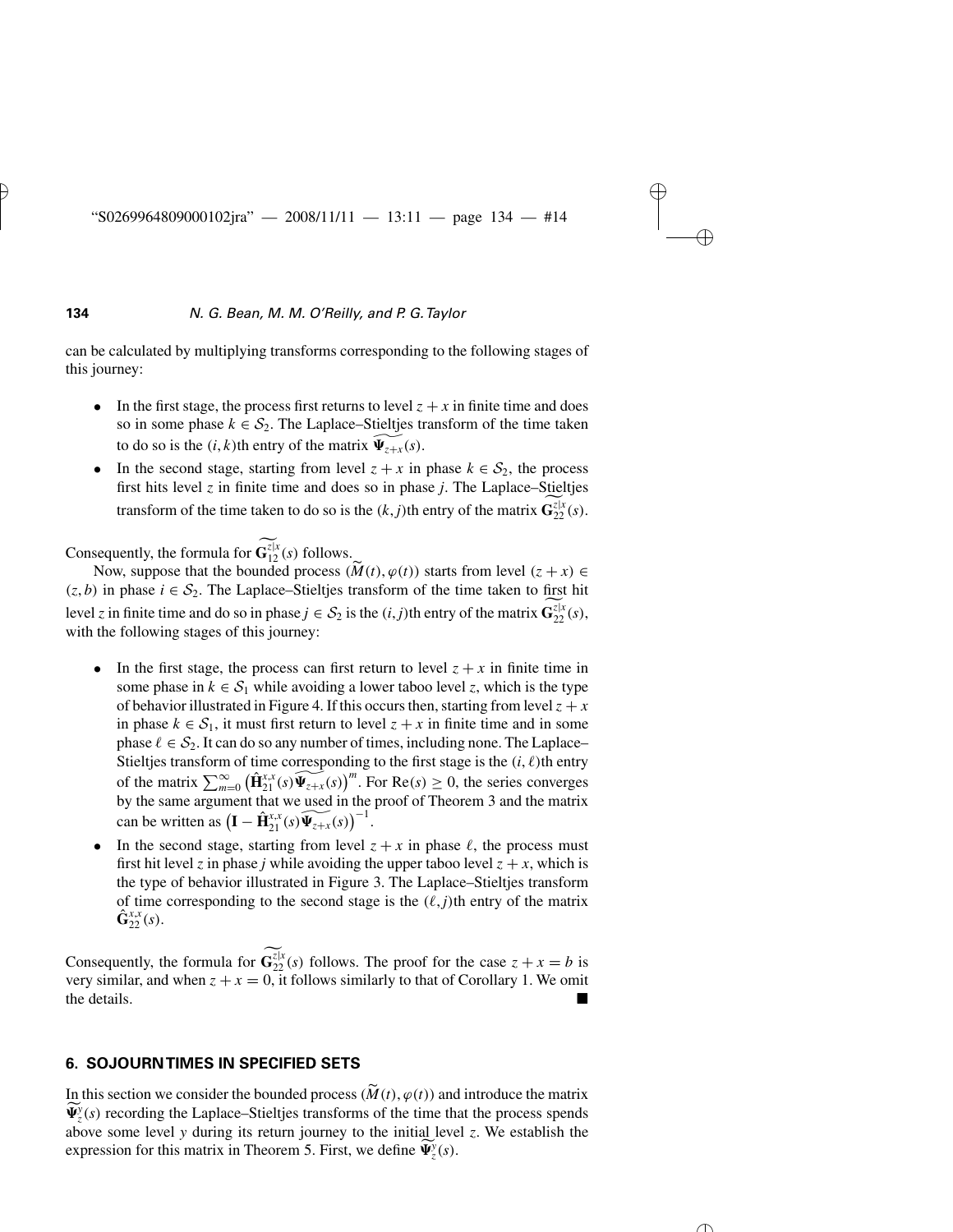For  $0 \leq z \leq y \leq b$ , let  $U^y$  be the random variable capturing the time spent, by **the process**  $(M(t), \varphi(t))$  **starting from level** *z***, above level** *y* **before first returning to the process**  $(M(t), \varphi(t))$  **starting from level** *z***, above level** *y* **before first returning to** level *z*; that is,  $\int d\widetilde{\theta}(z)$ 

$$
U^y = \int_{t=0}^{\tilde{\theta}(z)} I(\tilde{M}(t) > y) dt.
$$
 (23)

For  $i \in S_1$  and  $j \in S_2$ , let  $\widetilde{\Psi}_z^y(s)$  be the matrix such that  $\overline{\phantom{a}}$ 

$$
J_{t=0}
$$
  
\n
$$
\text{and } j \in S_2 \text{, let } \widetilde{\Psi}_z^y(s) \text{ be the matrix such that}
$$
  
\n
$$
[\widetilde{\Psi}_z^y(s)]_{ij} = E[e^{-sU^y}; U^y < \infty, \varphi(\widetilde{\theta}(z)) = j | \widetilde{M}(0) = z, \varphi(0) = i].
$$
\n(24)

 $[\Psi_{z}^{y}(s)]_{ij}$  is the Laplace–Stieltjes transform of the time spent by the process  $[\widetilde{\Psi}_{z}^{y}(s)]_{ij} = E[e^{-sU^{y}}; U^{y} < \infty, \varphi(\widetilde{\theta}(z)) = j | \widetilde{M}(0) = z, \varphi(0) = i].$  (24)<br> $[\widetilde{\Psi}_{z}^{y}(s)]_{ij}$  is the Laplace–Stieltjes transform of the time spent by the process  $(\widetilde{M}(t), \varphi(t))$  above level *y* before the process f in phase *j*, starting from level *z* in phase *i*. Additionally, we introduce the notation  $\widetilde{\Upsilon}_z^y = -\lim_{s\to 0^+} \frac{d}{ds} \widetilde{\Psi}_z^y(s).$  $[\widetilde{\Psi}^y(s)]_{ii}$  is the Laplace  $(M(t), \varphi(t))$  above level y before the process first returns to level z and does so

In Theorem 5 we give an expression for  $\widetilde{\Psi}_z^y(s)$ . These two results are obtained by arguments similar to those in the proofs of results in  $[10, \text{Sect. } 5]$ , with appropriate modifications.

**THEOREM 5:** The matrix  $\widetilde{\Psi}_{z}^{y}(s)$  is given by

$$
\widetilde{\Psi}_{z}^{y}(s) = \hat{\mathbf{G}}_{12}^{0,y-z}(0) + \hat{\mathbf{H}}_{11}^{0,y-z}(0)\widetilde{\Psi}_{y}(s)\left(\mathbf{I} - \hat{\mathbf{H}}_{21}^{y-z,y-z}(0)\widetilde{\Psi}_{y}(s)\right)^{-1}\hat{\mathbf{G}}_{22}^{y-z,y-z}(0).
$$

PROOF: Note that  $\hat{G}_{12}^{0,y-z}(0)$  is a constant with respect to the transform variable *s*. Its inclusion in the formula is justified as follows. Assume that starting from level  $z < y$ PROOF: Note that  $\hat{G}_{12}^{0,y-z}(0)$  is a constant with respect to the transform variable *s*. Its inclusion in the formula is justified as follows. Assume that starting from level  $z < y$  in phase  $i \in S_1$  at time 0, the bou phase  $j \in S_2$ . Suppose that the process spends no time above level *y* on this sample path, and so *y* is the upper taboo level. This type of behavior is illustrated in Figure 2. The probability of this event is the  $(i, j)$ <sup>th</sup> entry of the matrix

$$
\hat{\mathbf{G}}_{12}^{0,\mathbf{y}-z}(0). \tag{25}
$$

Hence, the probability matrix  $\hat{G}_{12}^{0,y-z}(0)$  is the contribution to the total Laplace– Stieltjes transform from the paths in which no time is spent above level *y*.

Alternatively, assume that the process spends some time above level *y*. Then, the following three stages must occur:

- In the first stage, the process must first reach level *y* and do so in some phase  $k \in S_1$  while avoiding a lower taboo level *z*, which is the type of behavior illustrated in Figure 1. The probability of this is  $[\hat{\mathbf{H}}_{11}^{0,y-z}(0)]_{ik}$ .
- In the second stage, starting from level  $y$  in phase  $k$ , the process must return to level *y* after spending some time above level *y* and then can hit level *y* again, and do so any number of times, including none. By using an argument analogous to that in the proof of [10, Thm. 5] and assuming that the second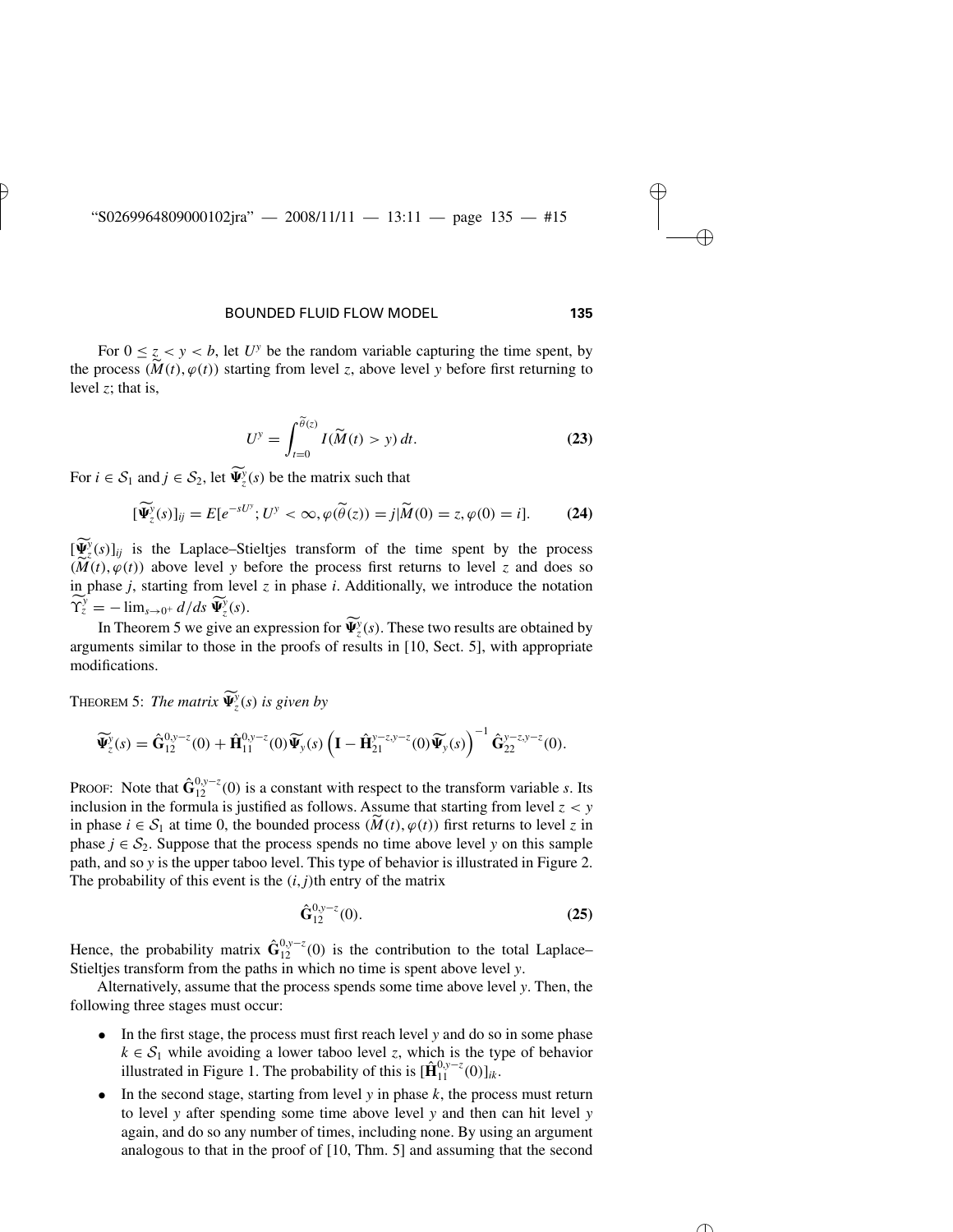stage of the process ends in some phase  $\ell \in S_2$ , we have that the Laplace– Stieltjes transform of the time spent above level *y* during the second stage is the  $(k, \ell)$ th entry of the matrix . . .<br>.  $\epsilon$  $\mathbf{v}$  $\overline{\mathbf{v}}$  $\overline{\mathbf{c}}$  $\overline{1}$ 

$$
\widetilde{\Psi}_y(s) \sum_{m=0}^{\infty} \left( \widehat{\mathbf{H}}_{21}^{y-z,y-z}(0) \widetilde{\Psi}_y(s) \right)^m = \widetilde{\Psi}_y(s) \left( \mathbf{I} - \widehat{\mathbf{H}}_{21}^{y-z,y-z}(0) \widetilde{\Psi}_y(s) \right)^{-1}.
$$

• In the third stage, starting from level *y* in phase  $\ell$ , the process must first hit level *z* and do so in phase *j* while avoiding the upper taboo level *y*. This type of behavior is illustrated in Figure 3. The probability of this is  $[\hat{\mathbf{G}}_{22}^{y-z,y-z}(0)]_{\ell j}$ .

Consequently, the Laplace–Stieltjes transform of the second alternative is the *(i*, *j)*th entry of the matrix  $\overline{\phantom{a}}$  $\mathfrak{h}$  t

$$
\widehat{\mathbf{H}}_{11}^{0,y-z}(0)\widetilde{\Psi}_y(s)\left(\mathbf{I}-\widehat{\mathbf{H}}_{21}^{y-z,y-z}(0)\widetilde{\Psi}_y(s)\right)^{-1}\widehat{\mathbf{G}}_{22}^{y-z,y-z}(0).
$$
 (26)

Because  $\widetilde{\Psi}_z^y(s)$  is the sum of (25) and (26), the result follows.

### **7. EXAMPLES**

In this section we consider three different examples, in which the unbounded process has upward drift, has downward drift, and is null-recurrent, respectively. We present these examples to explore the various behaviors that this model can handle on the boundaries—in this case, specifically the upper boundary. In so doing, particularly when considering time-based performance measures, we note that the unbounded model—although being easier to analyze—can provide very inaccurate results.

Let  $\psi(t)_{ij}$  be the probability density of first return to the initial level being at time *t* and in phase *j* ∈  $S_2$ , assuming that the process starts in phase *i* ∈  $S_1$  in level *z* = 0; that is,

$$
[\widetilde{\Psi}_0(s)]_{ij} = \int_0^\infty e^{-st} \psi(t)_{ij} dt.
$$

As  $\Psi_z(s)$  can be efficiently calculated using the results given in this article, we can apply the method of Abate and Whitt [1] for the numerical inversion of Laplace transforms in order to obtain  $\psi(t)_{ij}$  from  $\Psi_z(s)$ , for  $t > 0$ .

Below, we compute the value of  $\psi(t)_{ij}$  in three simple examples. For simplicity, in all these examples we let  $S_1 = \{1\}$ ,  $S_2 = \{2\}$ ,  $c_1 = 1$ ,  $c_2 = -1$ , and the upper boundary  $b = 10$ . For comparison, we also compute the analogous density  $\psi(t)_{ii}$  for the unbounded process  $(M(t), \varphi(t))$ , using Algorithm 4 for  $\Psi(s)$  in [12]. A significant difference between the values for the two densities illustrates the unsurprising fact that using the latter model as an approximation of the former model for processes in which the upper boundary exists is not an accurate approach.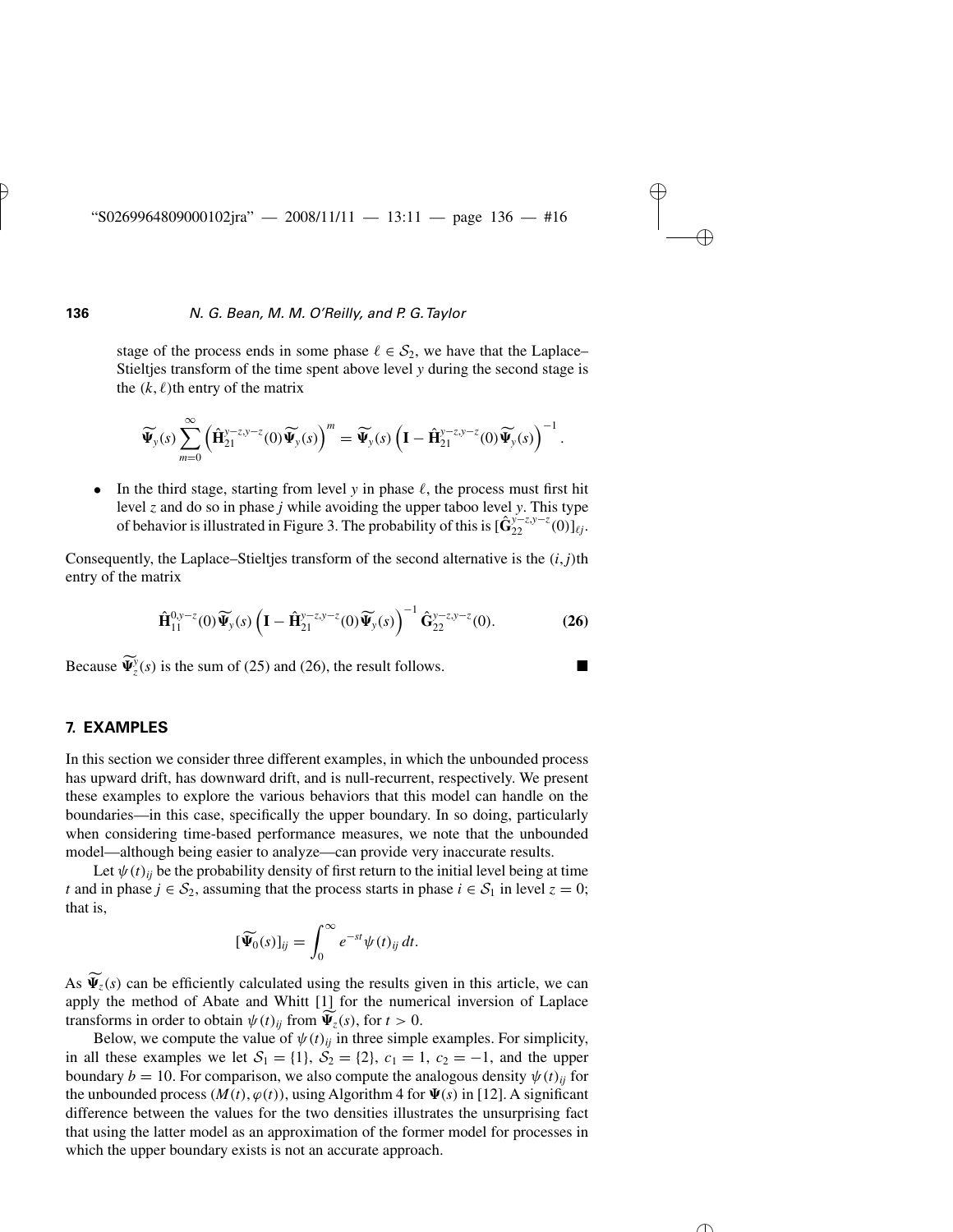In all of these examples, we also examine how changes in the parameters  $\hat{P}$  and **T** affect the shape of the probability density  $\psi(t)_{ii}$ . The purpose of this is to illustrate that by having such parameters, one can model a wide range of behaviors.<br>  $Example 1:$  Let<br>  $\mathbf{T} = \begin{bmatrix} -1 & 1 \\ 1.5 & -1.5 \end{bmatrix}$ .

*Example 1:* Let

$$
\mathbf{T} = \begin{bmatrix} -1 & 1 \\ 1.5 & -1.5 \end{bmatrix}.
$$

The unbounded process  $(M(t), \varphi(t))$  with generator **T** is transient with an upward  $\mathbf{T} = \begin{bmatrix} 1.5 & -1.5 \end{bmatrix}$ .<br>The unbounded process  $(M(t), \varphi(t))$  with generator **T** is transient with an upward drift [10]. We construct three different bounded processes  $(\widetilde{M}(t), \varphi(t))$ . Their behavior is defined by the following parameters:

- (a)  $\hat{\mathbf{P}} = [1, 0], \hat{\mathbf{T}} = [-10, 10]$  (absorbing) (b)  $\hat{\mathbf{P}} = [1, 0], \hat{\mathbf{T}} = [-3, 3]$  (absorbing)
- 
- (c)  $\hat{\mathbf{P}} = [0, 1]$  (immediate reflection)

The results are given in Figures 5 and 6. Note, as expected, the very significant difference for the probability densities  $\psi(t)_{12}$  between the bounded and the unbounded



**FIGURE** 5. Probability density  $\psi(t)_{12}$  for the unbounded model in Example 1.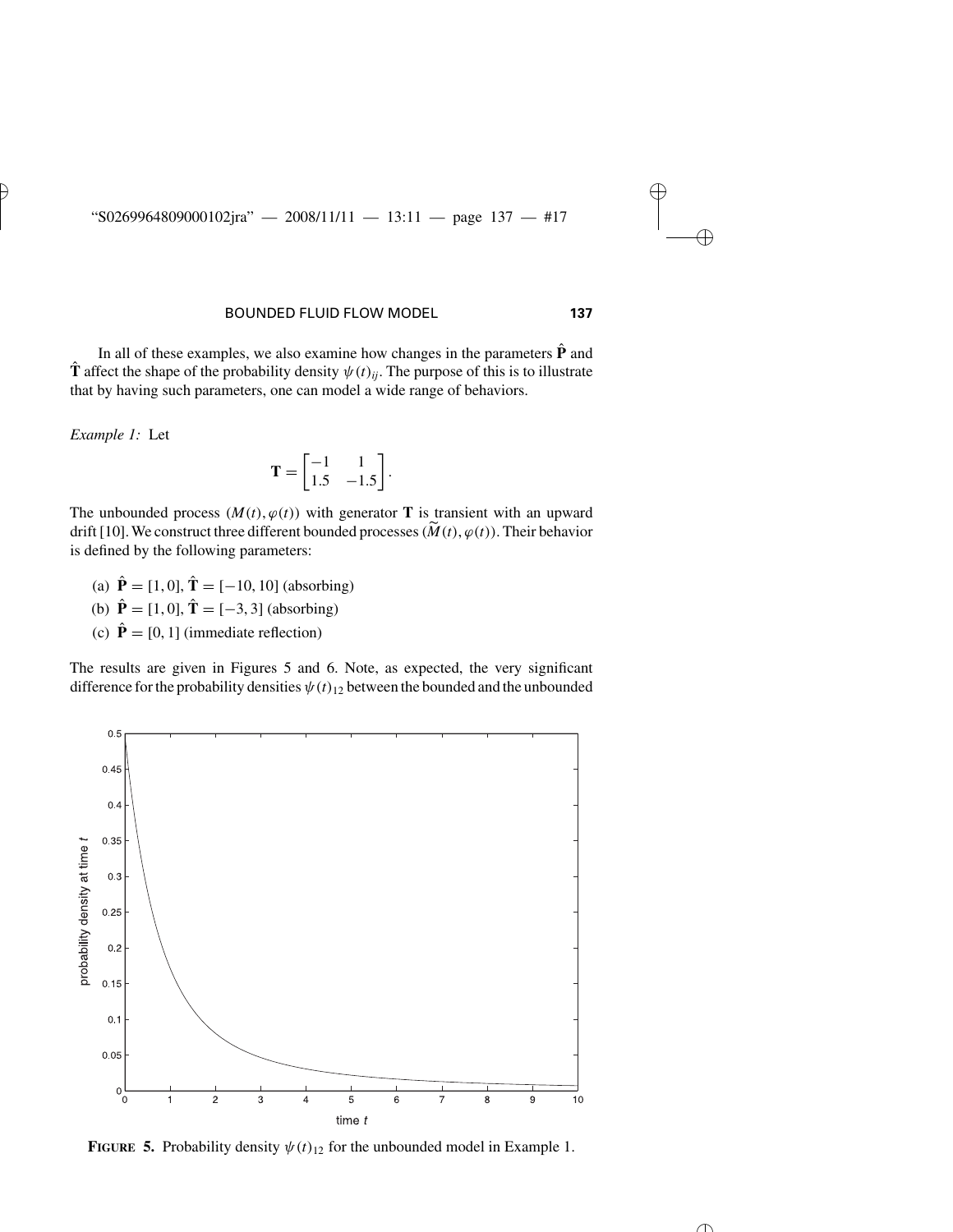

**FIGURE 6.** Probability densities  $\psi(t)_{12}$  for the bounded models in Example 1: (a) dashed line, (b) thick solid line, (c) solid line.

models. The probability, assuming the process starts in phase 1 in level 0, of the first return to level 0 (and doing so in phase 2), for the unbounded and bounded models are  $[\Psi]_{12} = 0.6667$  and  $[\Psi_0]_{12} = 1$ , respectively.

The probability densities for the bounded models (a)–(c) vary as well. In model (c), the process reflects from the upper boundary immediately upon reaching it. In model (b) the process stays on the upper boundary longer than in model (a). Consequently, the mode in model (c) has higher density than the modes in model (a) or (b) and the mode in model (a) has higher density than the mode in model (b).

*Example 2:* Consider the scenario in Example 1, but let **T** be given instead by

$$
\mathbf{T} = \begin{bmatrix} -1.1 & 1.1 \\ 1 & -1 \end{bmatrix}.
$$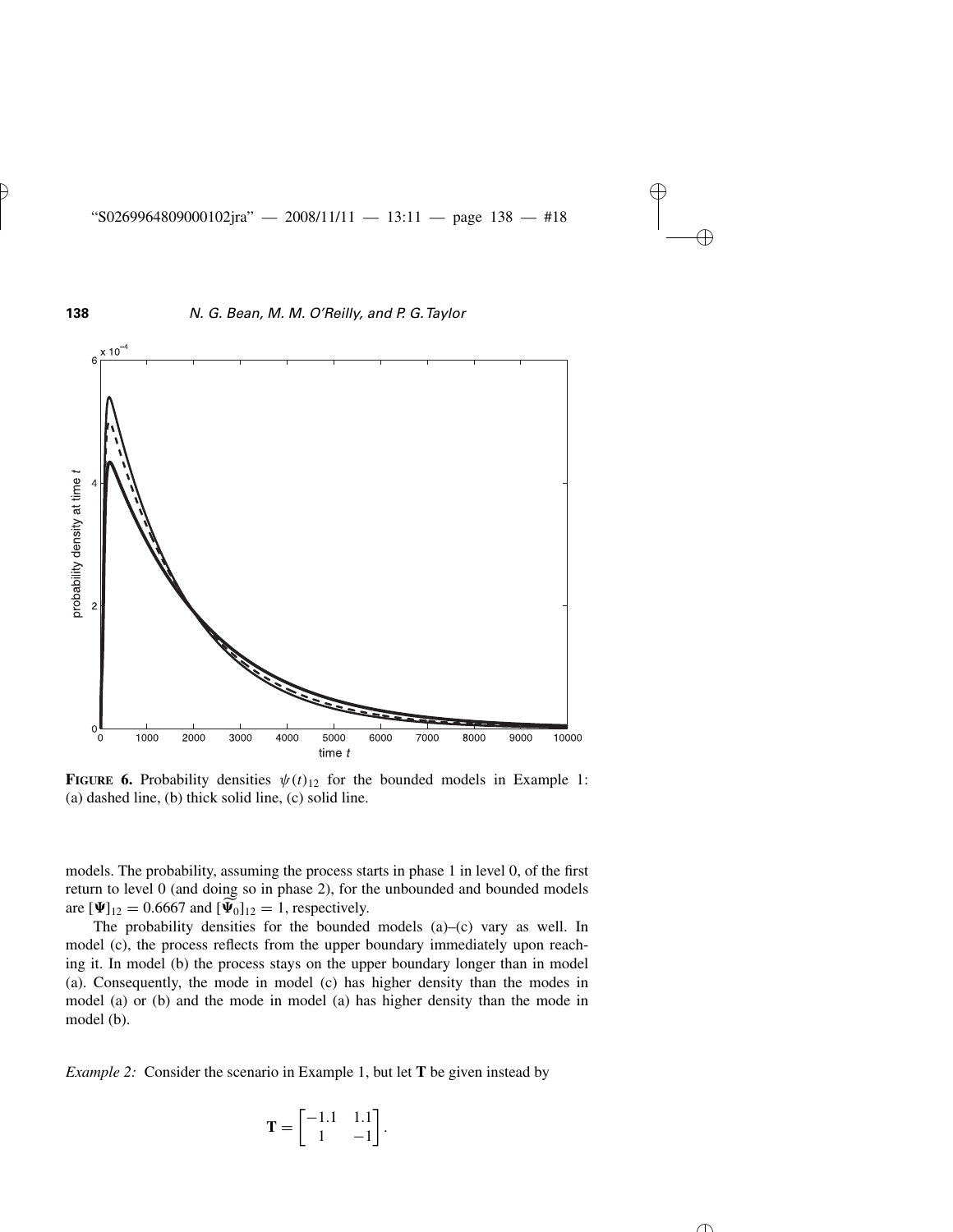The unbounded process  $(M(t), \varphi(t))$  is again transient — this time with a downward drift [10]. We construct two different bounded processes  $(M(t), \varphi(t))$  with parameters

- (a)  $\hat{\mathbf{P}} = [1, 0], \hat{\mathbf{T}} = [-0.01, 0.01]$  (absorbing)
- (b)  $\hat{\mathbf{P}} = [0, 1]$  (immediate reflection)

The results are given in Figures 7 and 8. Note again the significant difference for the probability densities  $\psi(t)_{12}$  between the bounded and the unbounded models, even though the unbounded process has a downward drift. The probability densities for the bounded models (a) and (b) vary in the expected way as well.

*Example 3:* Let

$$
\mathbf{T} = \begin{bmatrix} -1 & 1 \\ 1 & -1 \end{bmatrix}.
$$

The unbounded process  $(M(t), \varphi(t))$  is null-recurrent, with no drift. As discussed after Theorem 2 in Section 3, this raises the possibility of not being able to calculate certain quantities. However, as we wish to numerically invert the Laplace–Stieltjes transforms to determine a probability density function, this is not a problem, as we



**FIGURE** 7. Probability density  $\psi(t)_{12}$  for the unbounded model in Example 2.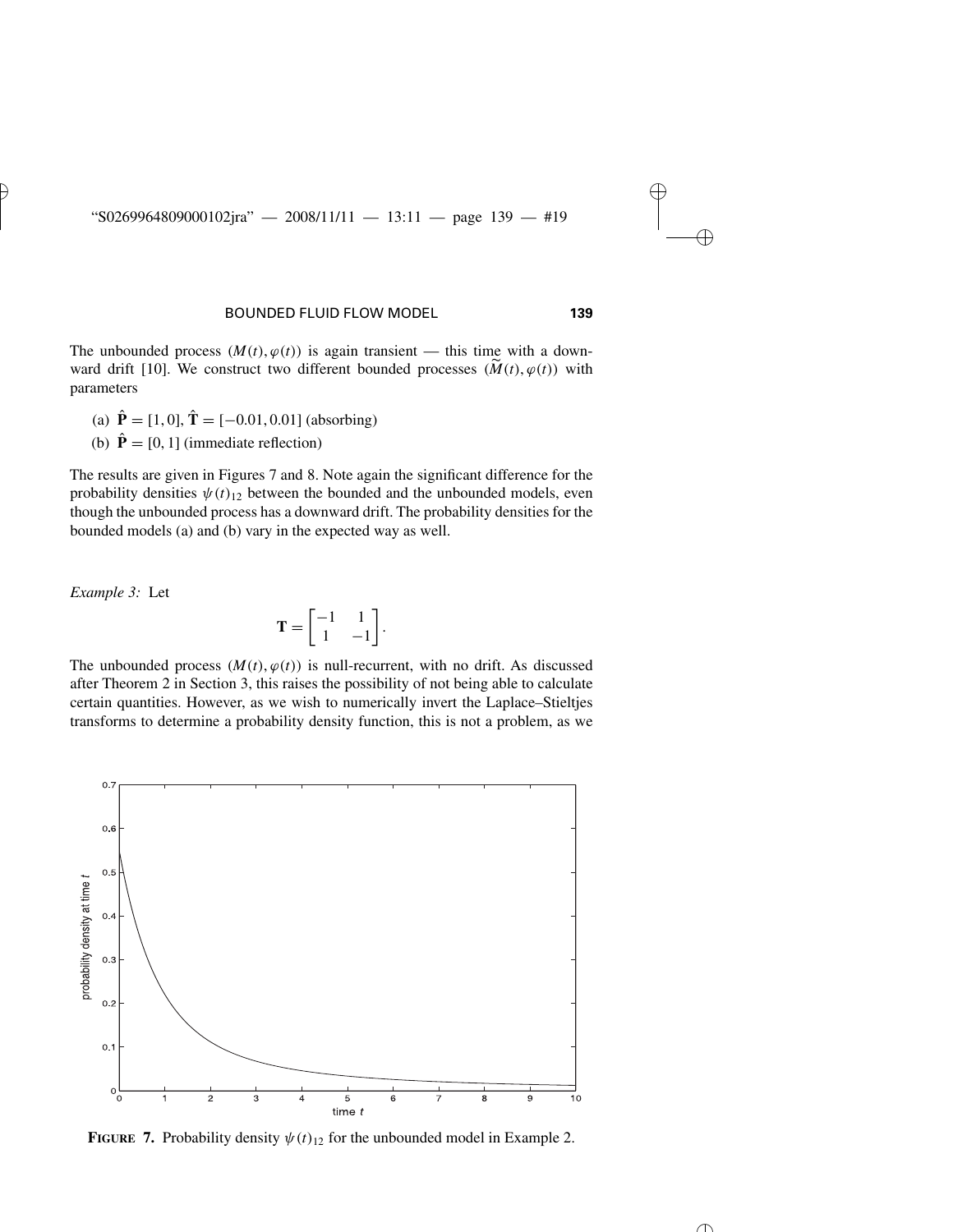

**FIGURE 8.** Probability densities  $\psi(t)_{12}$  for the bounded models in Example 2: (a) dashed line, (b) solid line.



**FIGURE** 9. Probability density  $\psi(t)_{12}$  for the unbounded model in Example 3.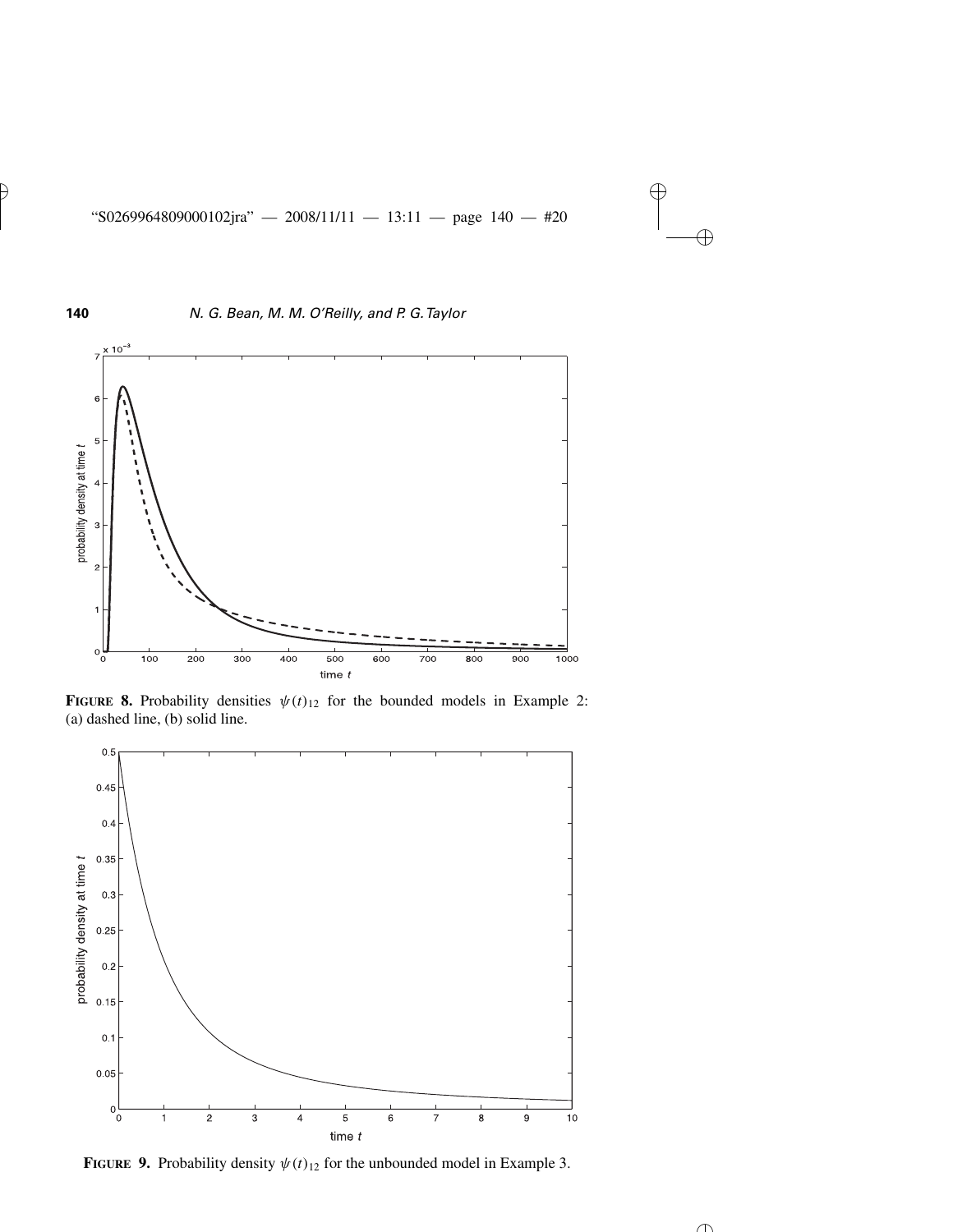

**FIGURE 10.** Probability densities  $\psi(t)_{12}$  for the bounded models in Example 3: (a) dashed line, (b) solid line.

never calculate the transform at  $s = 0$ . We construct two different bounded processes **(** $\widetilde{M}(t)$ ,  $\varphi(t)$ ) with parameters

(a)  $\hat{\mathbf{P}} = [1, 0], \hat{\mathbf{T}} = [-0.01, 0.01]$ 

$$
(b) \quad \hat{\mathbf{P}} = [0, 1]
$$

The results are given in Figures 9 and 10. Yet again, the significant difference for the probability densities  $\psi(t)_{12}$  for the bounded and the unbounded models is clearly visible. The probability densities for the bounded models (a) and (b) vary more significantly as well.

### **8. CONCLUSION**

We have considered a fluid buffer with an upper and lower boundary. In order to model this buffer, we have constructed a Markovian stochastic fluid flow model in which the fluid level has a lower bound zero and a positive upper bound and in which the behavior of the process at the boundaries is modeled by a number of parameters.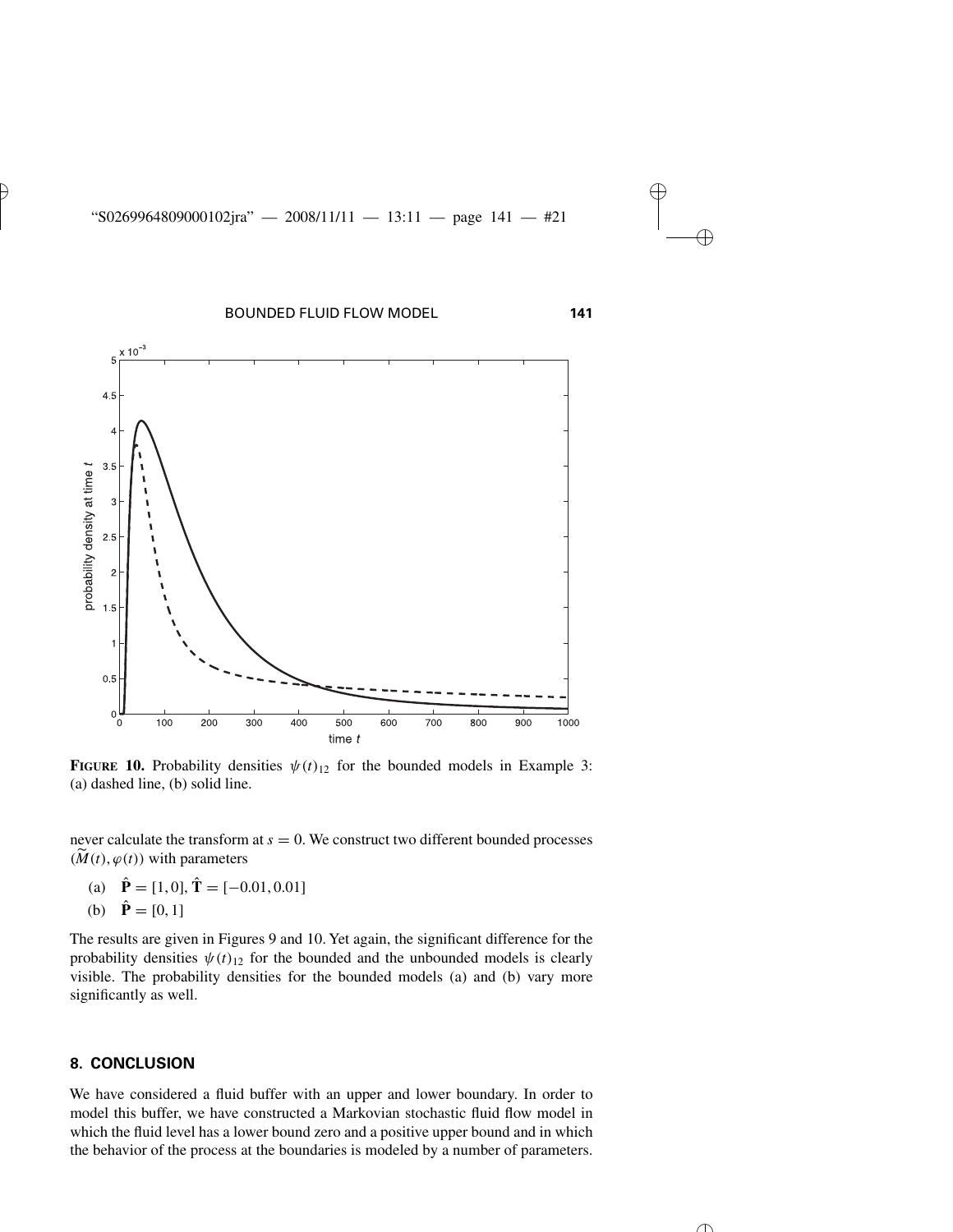We have established expressions for several performance measures for this model, all of which correspond to the time taken to traverse sample paths. These include formulas for hitting times on the initial level, draining/filling times, and sojourn times in specified sets. Via simple examples, we have shown that we can calculate the probability densities of the required performance measures for all generators, regardless of whether they represent transient or null-recurrent unbounded processes. We have also illustrated the fact that the parameters of the bounded model, particularly at the boundaries, allow for modeling a range of behaviors.

All of the results have been obtained by using techniques applied within the fluid flow model, and useful physical interpretations have been given. We have also considered the unbounded model and extended our previous results in [10] to obtain preliminary results, essential in the treatment of the bounded model.

We extend these ideas in our treatment of a multilayer Markovian fluid model with a wide range of barrier behaviors in [8].

#### *Acknowledgment*

The first two authors would like to thank the Australian Research Council for funding this research through Discovery Project DP0770388.

#### *References*

- 1. Abate, J. & Whitt, W. (1995). Numerical inversion of Laplace transforms of probability distributions. *ORSA Journal on Computing* 7(1): 36–43.
- 2. Ahn, S., Badescu, A. L. & Ramaswami, V. (2007). Time dependent analysis of finite buffer fluid flows and risk models with a divident barrier. *Queueing Systems* 55: 207–222.
- 3. Ahn, S., Jeon, J., & Ramaswami, V. (2005). Steady state analysis of finite fluid flow models using finite QBDs. *Queueing Systems* 49(3–4): 223–259.
- 4. Ahn, S. & Ramaswami, V. (2004). Transient analysis of fluid flow models via stochastic coupling to a queue. *Stochastic Models* 20(1): 71–104.
- 5. Ahn, S. & Ramaswami, V. (2005). Efficient algorithms for transient analysis of stochastic fluid flow models. *Journal of Applied Probability* 42(2): 531–549.
- 6. Anick, D., Mitra, D., & Sondhi, M.M. (1982). Stochastic theory of data handling system with multiple sources. *Bell System Technical Journal* 61: 1871–1894.
- 7. Asmussen, S. (1995). Stationary distributions for fluid flow models with or without Brownian noise. *Stochastic Models* 11: 1–20.
- 8. Bean, N.G. & O'Reilly, M.M. (2008). Performance measures of a multi-layer Markovian fluid model. *Annals of Operations Research* 160: 99–120.
- 9. Bean, N.G., O'Reilly, M.M., & Sargison, J. Stochastic fluid flows in the operation and maintenance of hydro-power generators. In preparation.
- 10. Bean, N.G., O'Reilly, M.M., & Taylor, P.G. (2005). Hitting probabilities and hitting times for stochastic fluid flows. *Stochastic Processes and Their Applications* 115: 1530–1556.
- 11. Bean, N.G., O'Reilly, M.M., & Taylor, P.G. (2005). Algorithms for return probabilities for stochastic fluid flows. *Stochastic Models* 21(1): 149–184.
- 12. Bean, N.G., O'Reilly, M.M., & Taylor, P.G. (2008). Algorithms for the Laplace–Stieltjes transforms of the first return probabilities for stochastic fluid flows. *Methodology & Computing in Applied Probability* 10: 381–408.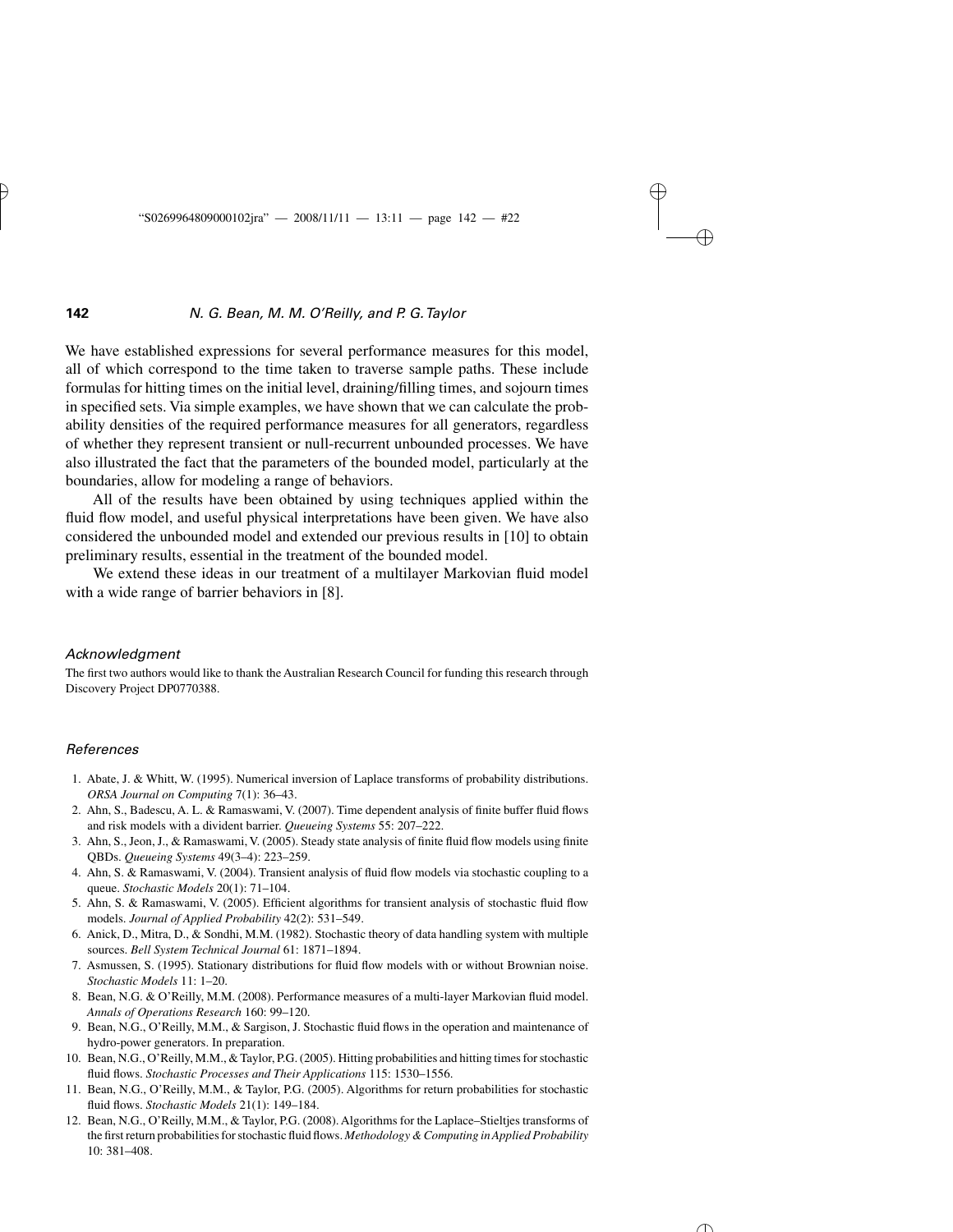- 13. Elwalid, A.I. & Mitra, D. (1991). Analysis and design of rate-based congestion control of high-speed networks, I: Stochastic fluid models, access regulation. *Queueing Systems: Theory and Applications* 9: 19–64.
- 14. Fulks, W. (1978). *Advanced calculus. Introduction to analysis. 3rd ed.* New York: Wiley.
- 15. Helfgott, A.E.R., Bean, N.G., Connolly, S., Baird, A., & O'Reilly, M.M. Modelling the resilience of coral reefs to global climate change: A stochastic fluid model of the adaptive bleaching hypothesis on the Great Barrier Reef. In preparation.
- 16. Mitra, D. (1988). Stochastic theory of a fluid model of procedures and consumers coupled by a buffer. *Advances in Applied Probability* 20: 646–676.
- 17. Ramaswami, V. (1999). Matrix analytic methods for stochastic fluid flows. In *Proceedings of the 16th International Teletraffic Congress*, pp. 1019–1030.
- 18. Ramaswami, V. (2006). Passage times in fluid models with application to risk processes. *Methodology and Computing in Applied Probability* 8: 497–515.
- 19. Remiche, M.-A. (2005). Compliance of the token bucket model for Markovian type traffic. *Stochastic Models* 21(2–3): 615–630.
- 20. Rogers, L.C. (1994). Fluid models in queueing theory andWiener–Hopf factorization of Markov chains. *The Annals of Applied Probability* 4(2): 390–413.
- 21. Silva Soares, A. da & Latouche, G. (2002). Further results on the similarity between fluid queues and QBDs. In G. Latouche & P. Taylor (eds.), *Matrix-analytic methods: Theory and applications.* Singapore: World Scientific, pp. 89–106.
- 22. Silva Soares, A. da & Latouche, G. (2006). Matrix-analytic methods for fluid queues with finite buffers. *Performance Evaluation* 63: 295–314.
- 23. Simonian, A. & Virtamo, J. (1991). Transient and stationary distributions for fluid queues and input processes with a density. *SIAM Journal on Applied Mathematics* 51: 1732–1739.
- 24. Stern, T.E. & Elwalid, A.I. (1991). Analysis of separable Markov-modulated rate models for information-handling systems. *Advances in Applied Probability* 23: 105–139.

## **APPENDIX A Proof of Theorem 1**

We apply the method used in the proof of [10, Lemma 1] and prove the formula for  $\hat{\mathbf{H}}^{x}(s)$ . As in [10], the formula for  $\hat{\mathbf{G}}^{x}(s)$  follows by symmetry.

By using an argument similar to the one used in the proof of  $[10, \text{Lemma 1}]$ , we have that  $\hat{\mathbf{H}}_{11}^{y}(s)$  must be of the form  $e^{\mathbf{A}(s)y}$ , where the generator  $\mathbf{A}(s)$  is defined by

$$
\mathbf{A}(s) = \frac{d}{dx} \hat{\mathbf{H}}_{11}^{x}(s) \bigg|_{x=0}.
$$
 (A1)

Assume that the process  $(M(t), \varphi(t))$  starts from level 0 in phase  $i \in S_1$  and is observed until it first reaches level  $x > 0$ . The only events that occur with probability greater than  $o(x)$ are the following:

1. The phase process either remains in phase *i* until the fluid level moves from 0 to *x* or makes a single transition from *i* to some phase  $j \neq i \in S_1$  at some level *u* in  $(0, x]$  and remains in phase *j* until the fluid level reaches *x*.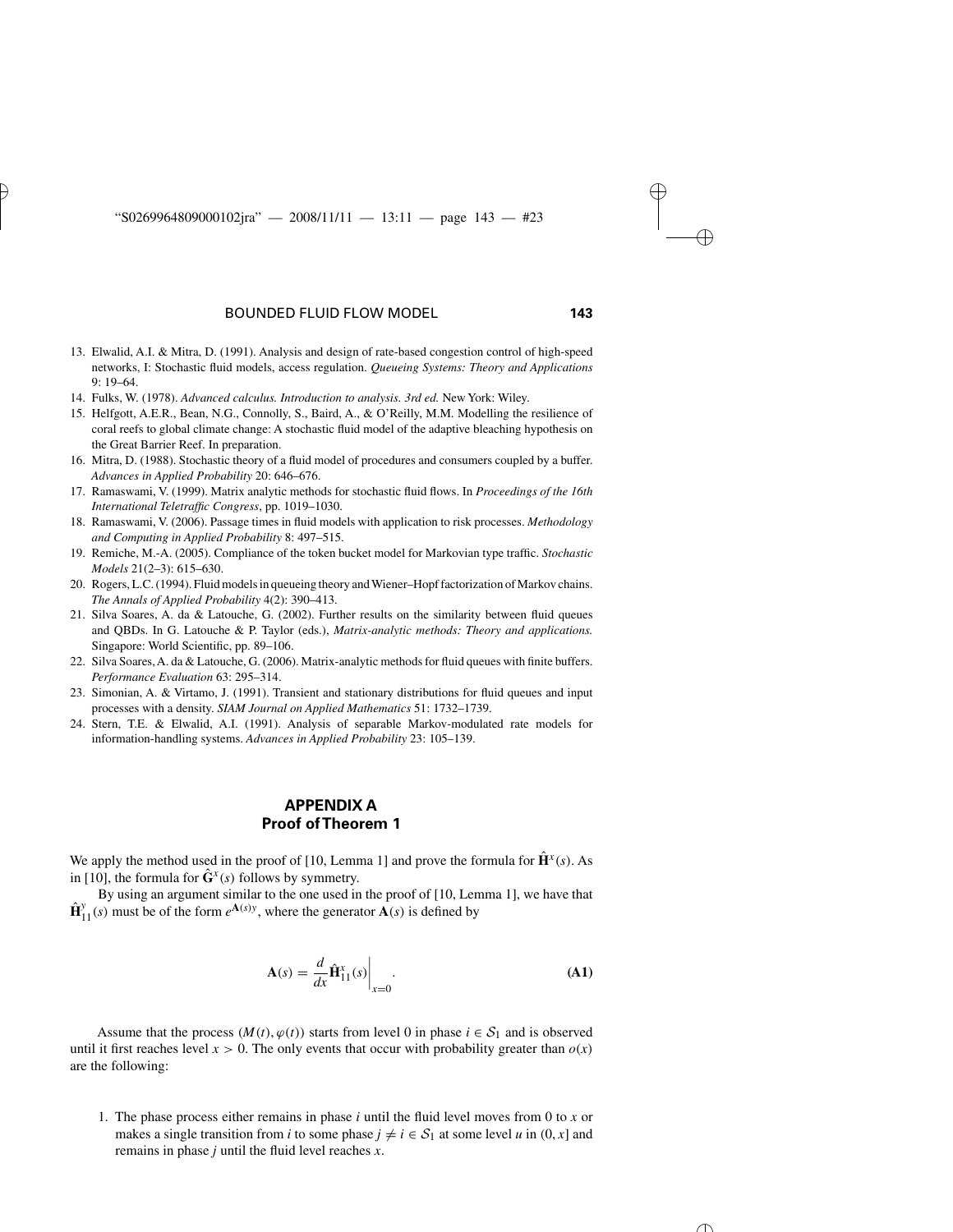By [10], the corresponding Laplace–Stieltjes transform is the  $(i, i)$ <sup>th</sup> or the  $(i, j)$ <sup>th</sup> entry of an  $s_1 \times s_1$  matrix  $\hat{\mathbf{H}}_1^x(s)$  such that

$$
\left. \frac{d}{dx} \hat{\mathbf{H}}_1^x(s) \right|_{x=0} = \mathbf{C}_1^{-1} (\mathbf{T}_{11} - s\mathbf{I}).
$$
 (A2)

2. The phase process makes a transition from *i* to some phase in  $S_0$  at some level *u* in  $(0, x]$ , spends some time in the set  $S_0$ , then makes a transition from the set  $S_0$  to some phase  $j \in S_1$ , and remains in phase *j* until the fluid level reaches *x*.

By [10], the corresponding Laplace–Stieltjes transform is the  $(i, j)$ <sup>th</sup> entry of an  $s_1 \times s_1$  matrix  $\hat{\mathbf{H}}_2^x(s)$  such that

$$
\frac{d}{dx}\hat{\mathbf{H}}_2^x(s)\bigg|_{x=0} = -\mathbf{C}_1^{-1}\mathbf{T}_{10}(\mathbf{T}_{00} - s\mathbf{I})^{-1}\mathbf{T}_{01}.
$$
 (A3)

- 3. The phase process
	- makes a single transition from *i* to some phase  $k \in S_2$  at some level *u* in  $(0, x]$
	- first returns to level *u* and does so in phase *j*
	- remains in phase *j* until the fluid level moves from  $u$  to  $x$

To calculate the Laplace–Stieltjes transform  $\hat{\mathbf{H}}_{3}^{x}(s)$  of the time taken to do this, observe the following:

- By the argument in  $[10]$ , the probability density that the phase process leaves state *i* at level  $u \in (0, x]$ , and hence does so at time  $u/c_i$ , is  $(\lambda_i/c_i)e^{-\lambda_i(u/c_i)}$ , where  $λ<sub>i</sub> = -[**T**]$ *ii*.
- The probability that on leaving the phase *i*, the transition  $i \rightarrow k$  occurs, where *k* is some phase in  $S_2$ , is given by  $[T]_{ik}/\lambda_i$ .
- The Laplace–Stieltjes transform of the time taken, starting from level *u* in phase *k* at time 0, to first return to level *u* and do so in phase *j*, is given by  $[\hat{\Xi}(s)]_{ki}$ .
- The probability that the phase process remains in phase *j* as the fluid level moves from *u* to *x*, which takes time  $(x - u)/c_j$ , is given by  $e^{-\lambda_j((x - u)/c_j)}$ .

The Laplace–Stieltjes transform corresponding to this case is an  $s_1 \times s_1$  matrix such that<br>  $[\hat{\mathbf{H}}_{3}^{x}(s)]_{ij} = \sum \int_{0}^{x} e^{-s((u/c_i)+(x-u)/c_j)} \frac{1}{c_i} e^{-\lambda_i(u/c_i)} [\mathbf{T}_{12}]_{ik} e^{-\lambda_j((x-u)/c_j)} [\hat{\Xi}(s)]_{kj} du.$ that

$$
[\hat{\mathbf{H}}_3^x(s)]_{ij} = \sum_k \int_0^x e^{-s((u/c_i)+(x-u)/c_j)} \frac{1}{c_i} e^{-\lambda_i(u/c_i)} [\mathbf{T}_{12}]_{ik} e^{-\lambda_j((x-u)/c_j)} [\hat{\Xi}(s)]_{kj} du.
$$

In a manner similar to steps 1–3 in the proof of [10, Lemma 1], we obtain

$$
\frac{d}{dx}[\hat{\mathbf{H}}_3^x(s)]_{ij}\bigg|_{x=0} = \frac{1}{c_i}[\mathbf{T}_{12}\hat{\Xi}(s)]_{ij},\tag{A4}
$$

and so

$$
\left. \frac{d}{dx} \hat{\mathbf{H}}_3^{\mathbf{x}}(s) \right|_{x=0} = \mathbf{C}_1^{-1} \mathbf{T}_{12} \hat{\Xi}(s). \tag{A5}
$$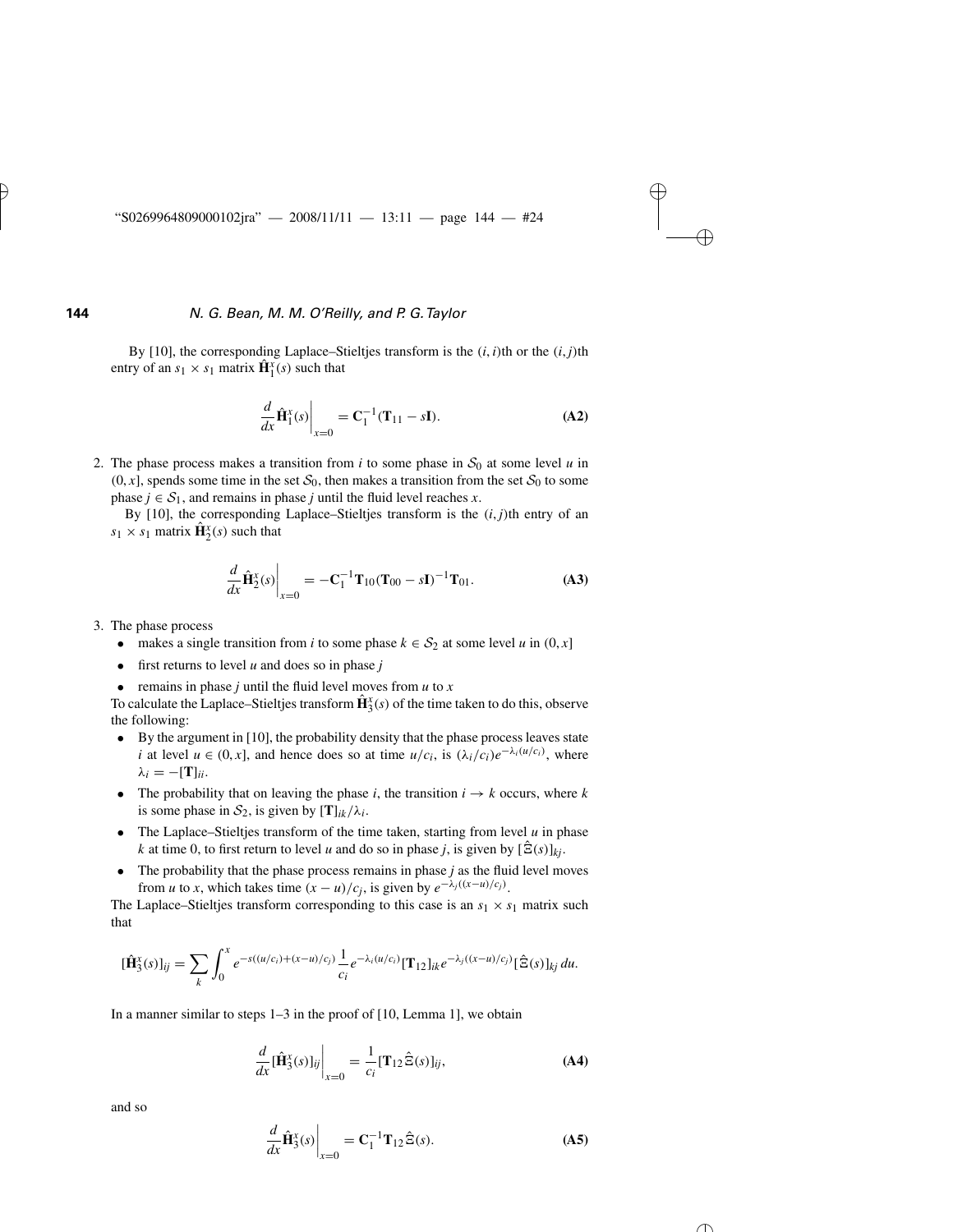- 4. The phase process
	- makes a single transition from *i* to some phase  $\ell \in S_0$  at some level *u* in  $(0, x]$
	- remains in the set  $S_0$  for some finite time, which ends with a transition to some phase  $k \in S_2$
	- first returns to level *u* and does so in phase *j*
	- remains in phase *j* until the fluid level moves from  $u$  to  $x$

We repeat the argument used in step 3, modified by replacing the initial single transition  $S_1 \rightarrow S_2$  (with probability matrix  $T_{12}$ ) with the sequence  $S_1 \rightarrow S_0 \cdots S_0 \rightarrow$ S<sub>2</sub> (with probability density matrix **T**<sub>10</sub>*e*<sup>**T**<sub>00</sub><sup>*t*</sup>**T**<sub>02</sub>). The Laplace–Stieltjes transform<br>
corresponding to this case is an  $s_1 \times s_1$  matrix such that<br>  $[\hat{\mathbf{H}}_4^x(s)]_{ij} = \sum \int_{0}^{x} \int_{0}^{\infty} e^{-s((u/c_i)+(x-u/c_j)+t)} \$ corresponding to this case is an  $s_1 \times s_1$  matrix such that

$$
\begin{aligned} [\hat{\mathbf{H}}_4^x(s)]_{ij} &= \sum_{\ell,k} \int_0^x \int_0^\infty e^{-s((u/c_i)+(x-u/c_j)+t)} \frac{1}{c_i} e^{-\lambda_i(u/c_i)} [\mathbf{T}_{10}]_{i\ell} [e^{\mathbf{T}_{00}t} \mathbf{T}_{02}]_{\ell k} \\ &\times e^{-\lambda_j((x-u)/c_j)} \, dt [\hat{\Xi}(s)]_{kj} \, du. \end{aligned}
$$

In a manner similar to step 3, we obtain

l 1.1.9

\nl 2.1.9

\nl 3, we obtain

\n
$$
\frac{d}{dx} [\hat{\mathbf{H}}_{4}^{x}(s)]_{ij}\Big|_{x=0} = \frac{1}{c_{i}} [\mathbf{T}_{10} \int_{0}^{\infty} e^{-st} e^{\mathbf{T}_{00}t} dt \mathbf{T}_{02} \hat{\Xi}(s)]_{ij},
$$
\n(A6)

and so

$$
\frac{d}{dx}\hat{\mathbf{H}}_4^x(s)\Big|_{x=0} = -\mathbf{C}_1^{-1}\mathbf{T}_{10}(\mathbf{T}_{00} - s\mathbf{I})^{-1}\mathbf{T}_{02}\hat{\Xi}(s).
$$
 (A7)

Summarizing, by (A1)–(A7) we have

$$
A(s) = \frac{d}{dx} \hat{\mathbf{H}}_{11}^{x}(s) \Big|_{x=0}
$$
  
=  $\frac{d}{dx} (\hat{\mathbf{H}}_{1}^{x}(s) + \hat{\mathbf{H}}_{2}^{x}(s) + \hat{\mathbf{H}}_{3}^{x}(s) + \hat{\mathbf{H}}_{4}^{x}(s)) \Big|_{x=0}$   
=  $\mathbf{C}_{1}^{-1} [(\mathbf{T}_{11} - s\mathbf{I}) + \mathbf{T}_{12} \hat{\Xi}(s) - \mathbf{T}_{10} (\mathbf{T}_{00} - s\mathbf{I})^{-1} {\mathbf{T}_{01} + \mathbf{T}_{02} \hat{\Xi}(s)}].$  (A8)

Hence, the formula for  $\hat{\mathbf{H}}_{11}^{x}(s)$  follows.

Next, we observe that in order to reach level *x* in phase  $j \in S_1$ , starting from level 0 in phase  $i \in S_2$ , the following must occur:

- The process must first return to level 0 in some phase  $i' \in S_1$ . The Laplace–Stieltjes transform of the time taken to do so is  $\hat{\Xi}(s)$ .
- Then, starting from level 0 in phase  $i \in S_1$ , the process must first reach level *x* in phase *j* ∈  $S_1$ . The corresponding Laplace–Stieltjes transform of this event is  $\hat{\mathbf{H}}_{11}^x(s)$ .

The matrix  $\hat{\mathbf{H}}_{21}^{x}(s)$  is obtained by multiplying these two matrixes. Finally, we note that, starting from level 0, the process can first reach level  $x > 0$  only in some phase in  $S_1$ . Hence, the results follows.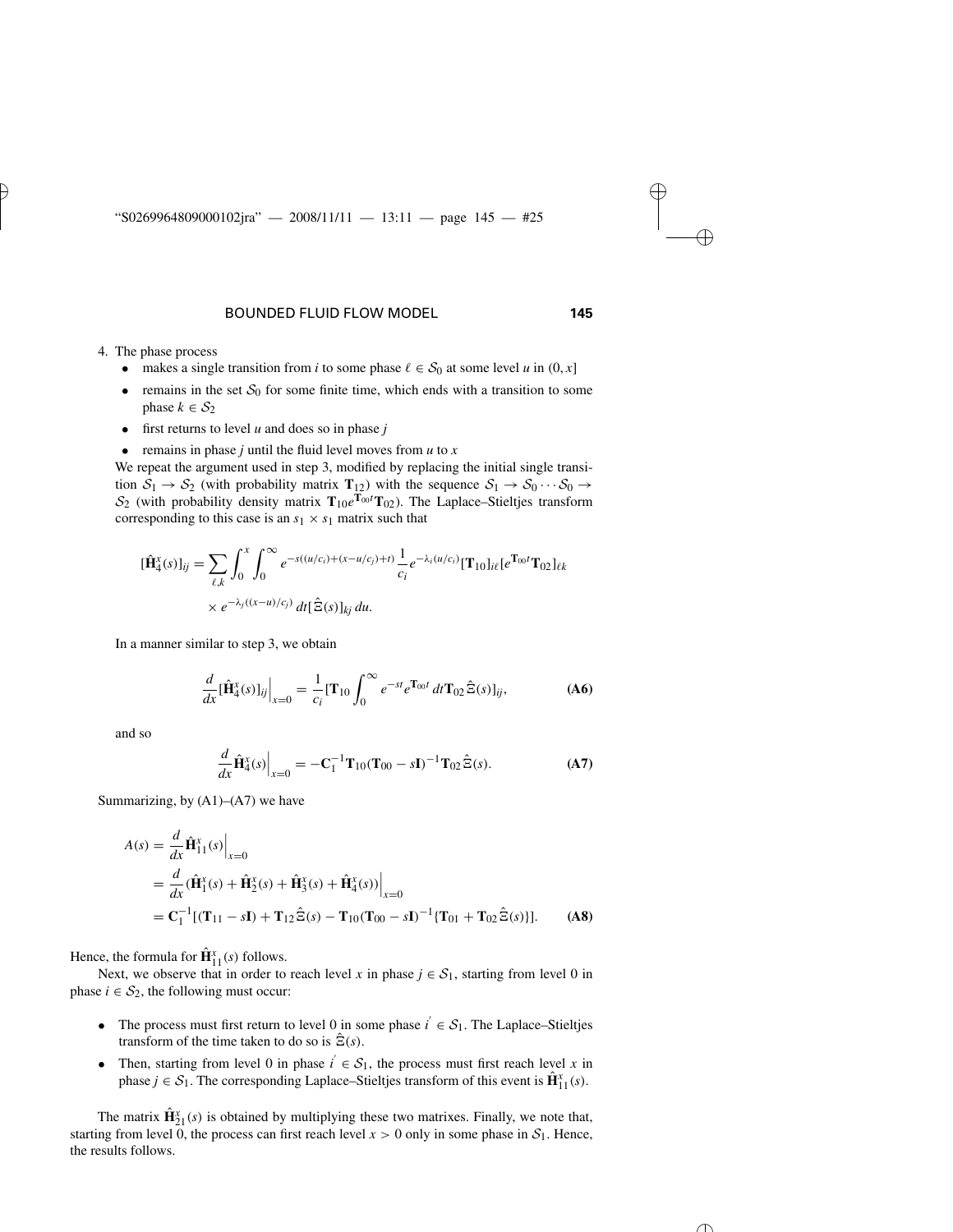## **APPENDIX B Proof of Lemma 1**

We show that  $\lim_{\epsilon \to 0^+} \hat{\mathcal{G}}_{12}^{x,y}(s) = \hat{\mathcal{G}}_{12}^{x,y}(s)$ . The proof for the remaining block matrixes is analogous.

Let  $\beta(t)$  be the total number of transitions  $S_1 \rightarrow S_2$  (peaks) that have occurred in the phase process during time interval [0, *t*]. Given a number of peaks *i*, we define the matrix  $\hat{g}(i)^{x,y}(s)$ such that, for  $k \in S_1$  and  $\ell \in S_2$ , the  $(k, \ell)$ th entry is given by

$$
[\hat{g}(i)^{x,y}(s)]_{k\ell} = E[e^{-s\theta(0)}; \theta(0) < \infty, \theta(0) < \theta(y), \varphi(\theta(0))
$$
  
=  $\ell, \beta(\theta(0)) = i | M(0) = x, \varphi(0) = k].$  (B1)

The physical interpretation of  $[\hat{g}(i)^{x,y}(s)]_{k\ell}$  is similar to  $[\hat{G}_{12}^{x,y}(s)]_{k\ell}$ , with an additional condition that there are exactly *i* peaks in a sample path contributing to  $[\hat{G}_{12}^{x,y}(s)]_{k\ell}$  for the process  $(M(t), \varphi(t))$ . We therefore have<br>  $\hat{G}_{12}^{x,y}(s) = \sum_{i=1}^{\infty} \hat{g}(i)^{x,y}(s)$ . (B2)  $(M(t), \varphi(t))$ . We therefore have

$$
\hat{\mathcal{G}}_{12}^{x,y}(s) = \sum_{i=1}^{\infty} \hat{g}(i)^{x,y}(s).
$$
 (B2)

In a similar manner, we define 
$$
\hat{g}(i)^{x,y}(s)^{(\epsilon)}
$$
 for each process  $(M(t)^{(\epsilon)}, \varphi(t)^{(\epsilon)})$ , so that  
\n
$$
\hat{\mathcal{G}}_{12}^{x,y}(s)^{(\epsilon)} = \sum_{i=1}^{\infty} \hat{g}(i)^{x,y}(s)^{(\epsilon)}.
$$
\n(B3)

Following [10], let

$$
Q_{11}(s) = C_1^{-1}[(T_{11} - sI) - T_{10}(T_{00} - sI)^{-1}T_{01}],
$$
  
\n
$$
Q_{22}(s) = C_2^{-1}[(T_{22} - sI) - T_{20}(T_{00} - sI)^{-1}T_{02}],
$$
  
\n
$$
Q_{12}(s) = C_1^{-1}[T_{12} - T_{10}(T_{00} - sI)^{-1}T_{02}],
$$
  
\n
$$
Q_{21}(s) = C_1^{-1}[T_{21} - T_{20}(T_{00} - sI)^{-1}T_{01}].
$$

In a similar way, we define  $Q_{11}(s)^{(\epsilon)}$ ,  $Q_{12}(s)^{(\epsilon)}$ ,  $Q_{21}(s)^{(\epsilon)}$ , and  $Q_{22}(s)^{(\epsilon)}$  for each process  $(M(t)^{(\epsilon)}, \varphi(t)^{(\epsilon)})$ . The physical interpretations of the above matrixes are given in [10].

By conditioning on the first level of decrease, we have

$$
\hat{g}(1)^{x,y}(s) = \int_{u=0}^{y-x} e^{Q_{11}(s)u} Q_{12}(s) e^{Q_{22}(s)(u+x)} du,
$$
 (B4)

$$
\hat{g}(1)^{x,y}(s)^{(\epsilon)} = \int_{u=0}^{y-x} e^{Q_{11}(s)^{(\epsilon)}u} Q_{12}(s)^{(\epsilon)} e^{Q_{22}(s)^{(\epsilon)}(u+x)} du,
$$
 (B5)